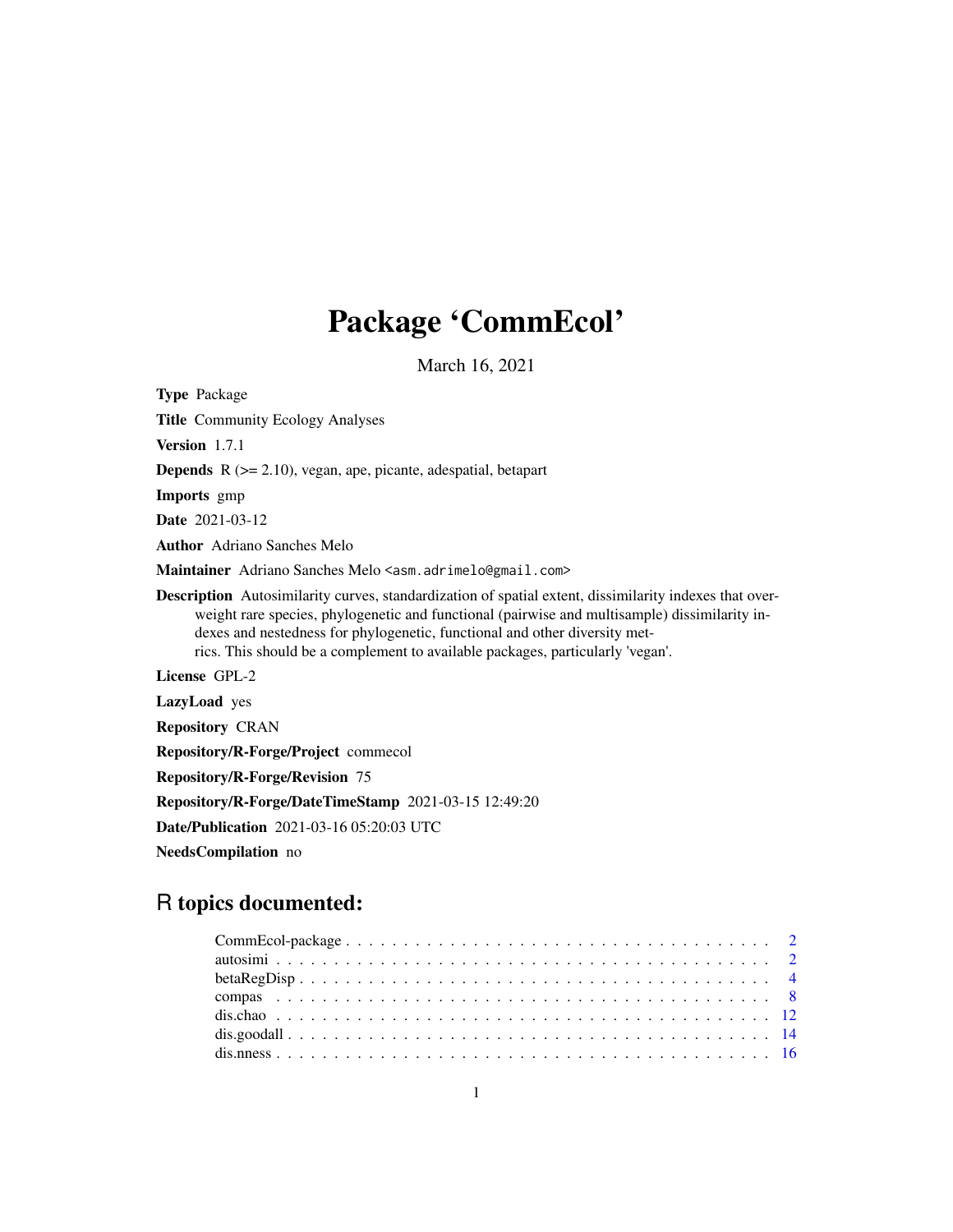#### <span id="page-1-0"></span>2 autosimi autosimi autosimi autosimi autosimi autosimi autosimi autosimi autosimi autosimi autosimi autosimi

|  |  |  |  |  |  |  |  |  |  |  |  |  |  |  | 34 |
|--|--|--|--|--|--|--|--|--|--|--|--|--|--|--|----|
|  |  |  |  |  |  |  |  |  |  |  |  |  |  |  |    |
|  |  |  |  |  |  |  |  |  |  |  |  |  |  |  |    |
|  |  |  |  |  |  |  |  |  |  |  |  |  |  |  |    |
|  |  |  |  |  |  |  |  |  |  |  |  |  |  |  |    |
|  |  |  |  |  |  |  |  |  |  |  |  |  |  |  |    |
|  |  |  |  |  |  |  |  |  |  |  |  |  |  |  |    |
|  |  |  |  |  |  |  |  |  |  |  |  |  |  |  |    |
|  |  |  |  |  |  |  |  |  |  |  |  |  |  |  |    |
|  |  |  |  |  |  |  |  |  |  |  |  |  |  |  |    |
|  |  |  |  |  |  |  |  |  |  |  |  |  |  |  |    |
|  |  |  |  |  |  |  |  |  |  |  |  |  |  |  |    |

CommEcol-package *Community Ecology Analyses*

# Description

Community Ecology Analyses.

# Details

| Package:  | CommEcol   |
|-----------|------------|
| Type:     | Package    |
| Version:  | 1.0        |
| Date:     | 2012-01-06 |
| License:  | $GPL-2$    |
| LazyLoad: | yes        |

Community Ecology Analyses. This should be a complement to available packages, particularly vegan.

# Author(s)

Adriano Sanches Melo Maintainer: Adriano Sanches Melo <asm.adrimelo@gmail.com>

autosimi *Autosimilarity curve of species community data*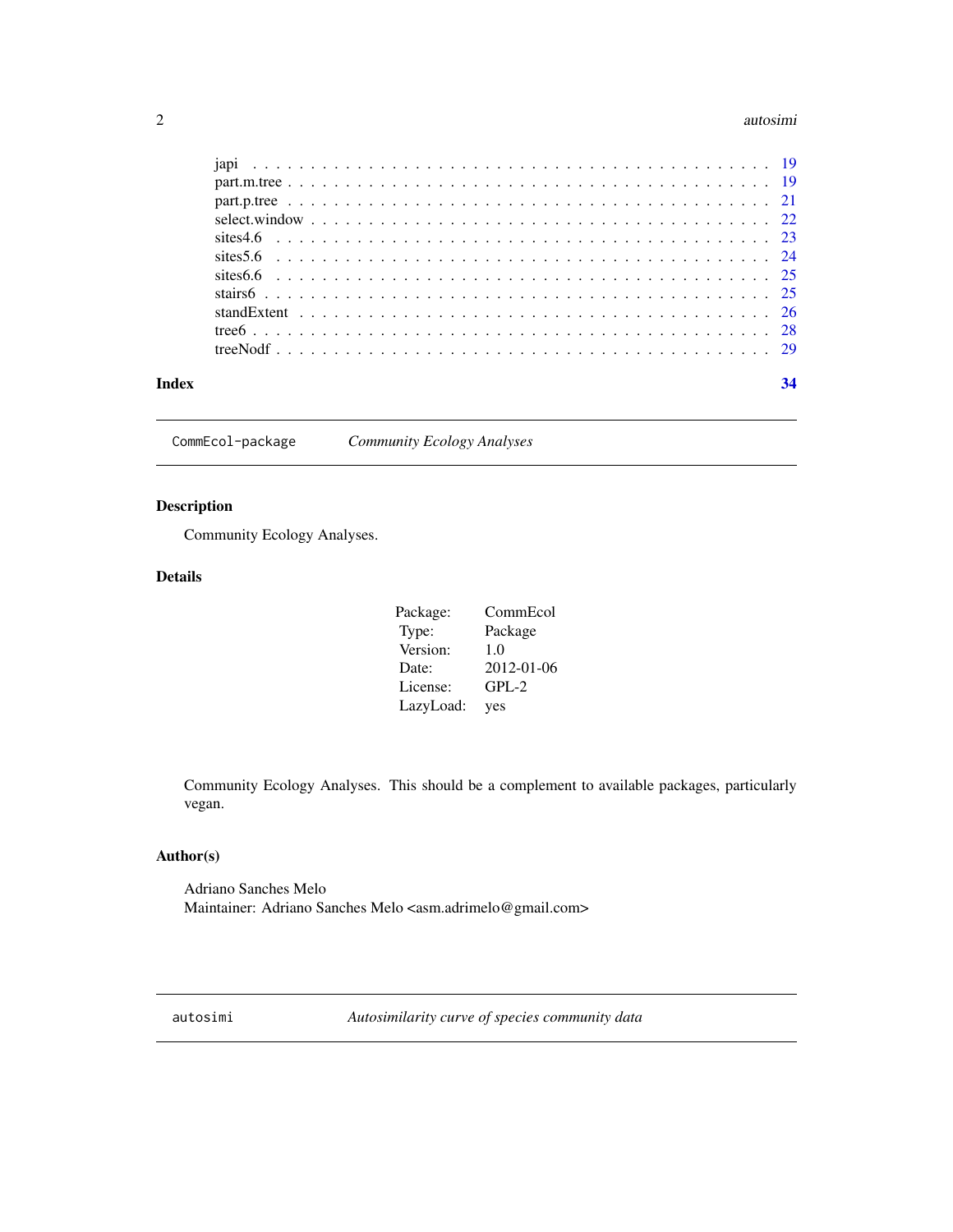#### <span id="page-2-0"></span>autosimi 3

#### Description

Similarities among two subsamples, each one obtained randomly from the same community dataset. Curves are otained for all subsample sizes from 1 up to half the number of sample units in the dataset. Autosimilarity curves can be used to evaluate sample suficiency when sample size is expressed as number of sampling units such as traps or quadrats. This is particularly suitable when the study involves similarities or dissimilarities among samples such as agglomerative clustering, ordination, Mantel test.

#### Usage

autosimi(comm, method="bray", binary=FALSE, log.transf=FALSE, simi=TRUE, permutations=50)

#### Arguments

| comm         | Dataframe or matrix with samples in rows and species in columns.                                                                                                                                                                                                     |
|--------------|----------------------------------------------------------------------------------------------------------------------------------------------------------------------------------------------------------------------------------------------------------------------|
| method       | Similarity index obtained from vegdist. Similarities are obtained simply as 1-<br>dissimilarity. Accordingly, it only makes sense for indices bounded at 0-1. For<br>indices not bounded at 0-1 (distances), use simi=FALSE to obtain autodissimi-<br>larity curves. |
| binary       | Should data be transformed to presence/absence?                                                                                                                                                                                                                      |
| log.transf   | Transformation $log(x+1)$ before calculation of similarities (or dissimilarities)                                                                                                                                                                                    |
| simi         | Similarity or dissimilarity curve.                                                                                                                                                                                                                                   |
| permutations | Number of curves randomly calculated and from which the mean autosimilairty<br>curve is obtained.                                                                                                                                                                    |

# Details

The function selects randomly and without replacement an even number of sampling units ( $n =$ 2,4,6, ...) from the total sampling units. Next, the first n/2 sampling units are pooled (summed) to create a subsample, and the other n/2 sampling units to create another subsample. If binary=TRUE, the two subsamples are transformed to presence/absence. If  $\log$ , transf=TRUE,  $\log(x+1)$  of each value is obtained. The similarity between the two subsamples is calculated and stored. The procedure is repeated for larger subsample sizes until half the size of the full dataset (or up to the integer quotient in the case of odd numbers of sample units). The procedure is then repeated for the requested number of curves. The output is the average curve. This function is a different implementation of the procedures described in Schneck & Melo (2010).

# Value

A dataframe containing subsample sizes and average similarity values.

#### Author(s)

Adriano Sanches Melo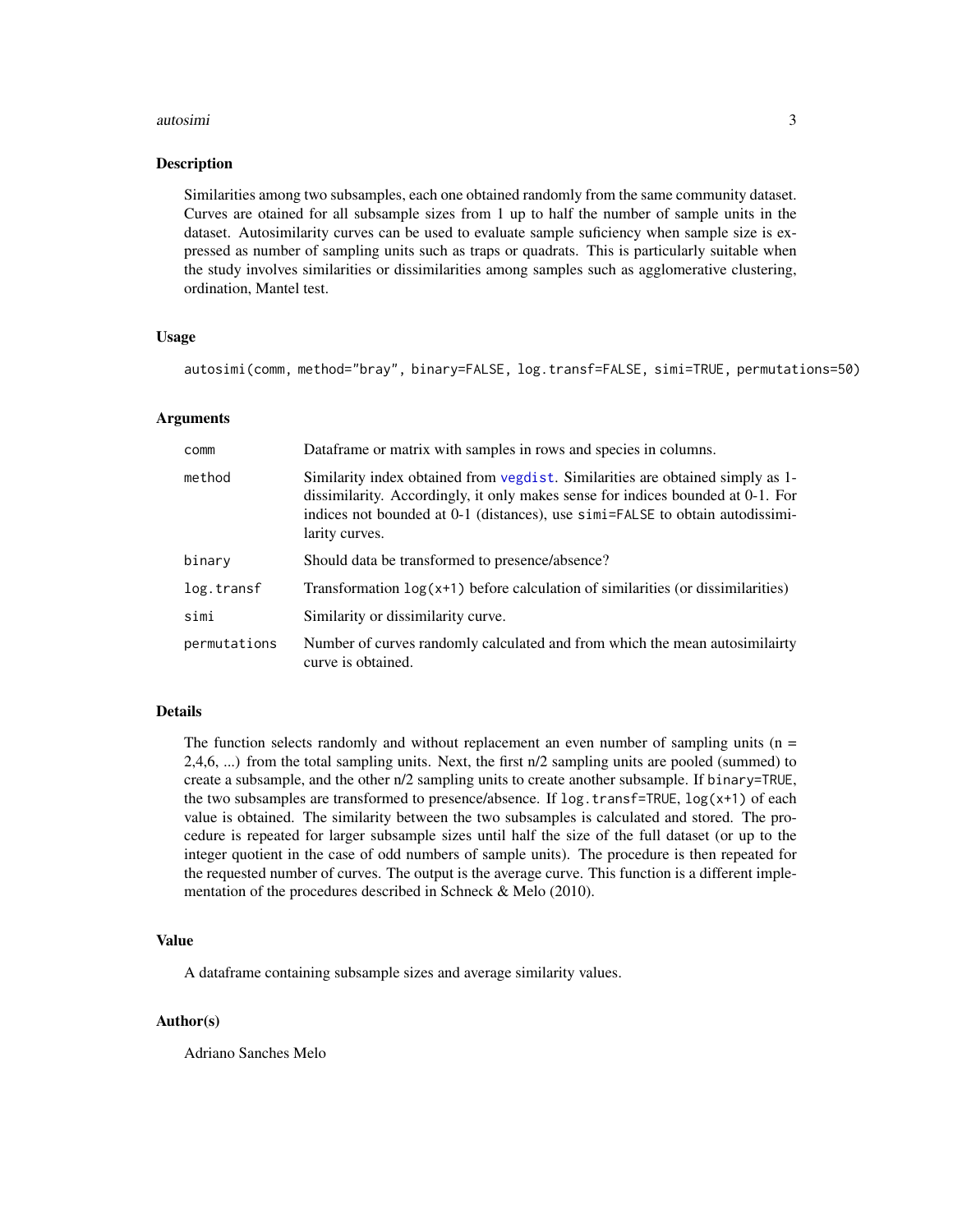#### <span id="page-3-0"></span>References

Cao, Y., D.P. Larsen & R.M. Hughes. 2001. Evaluating sampling sufficiency in fish assemblage surveys: a similarity-based approach. Canadian Jounal of Fisheries and Aquatic Sciences 58: 1782- 1793.

Schneck, F. & A.S. Melo. 2010. Reliable sample sizes for estimating similarity among macroinvertebrate assemblages in tropical streams. Annales de Limnologie 46: 93-100.

Weinberg, S. 1978. Minimal area problem in invertebrate communities of Mediterranean rocky substrata. Marine Biology 49: 33-40.

# See Also

[vegdist](#page-0-0)

#### Examples

```
x <- matrix (0, 4, 4)diag(x) <-1
x4<-rbind(x,x,x,x)
x4
autosimi(x4, binary=TRUE)
plot(autosimi(x4, binary=TRUE))
data(BCI)
simi<-autosimi(BCI, binary=TRUE, permutations=5)
simi
plot(simi, ylim=c(0.5,1)) # maintain the plot window open for the next curve
simi.log<-autosimi(BCI, binary=FALSE, log.transf=TRUE, permutations=5)
points(simi.log, col="red")
```
betaRegDisp *Beta diversity metrics between sites in a moving window along environmental gradients*

#### Description

The function computes eight metrics of beta diversity according to an informed environmental gradient. It selects a given number of environmentally-neighborhood sites in a moving window to obtain beta diversity.

# Usage

```
betaRegDisp(y, x, xy. coords = NULL, ws = 3,method.1 = "jaccard", method.2 = "ruzicka",
            method.3 = "ruzicka",
            independent.data = FALSE, illust.plot = FALSE)
```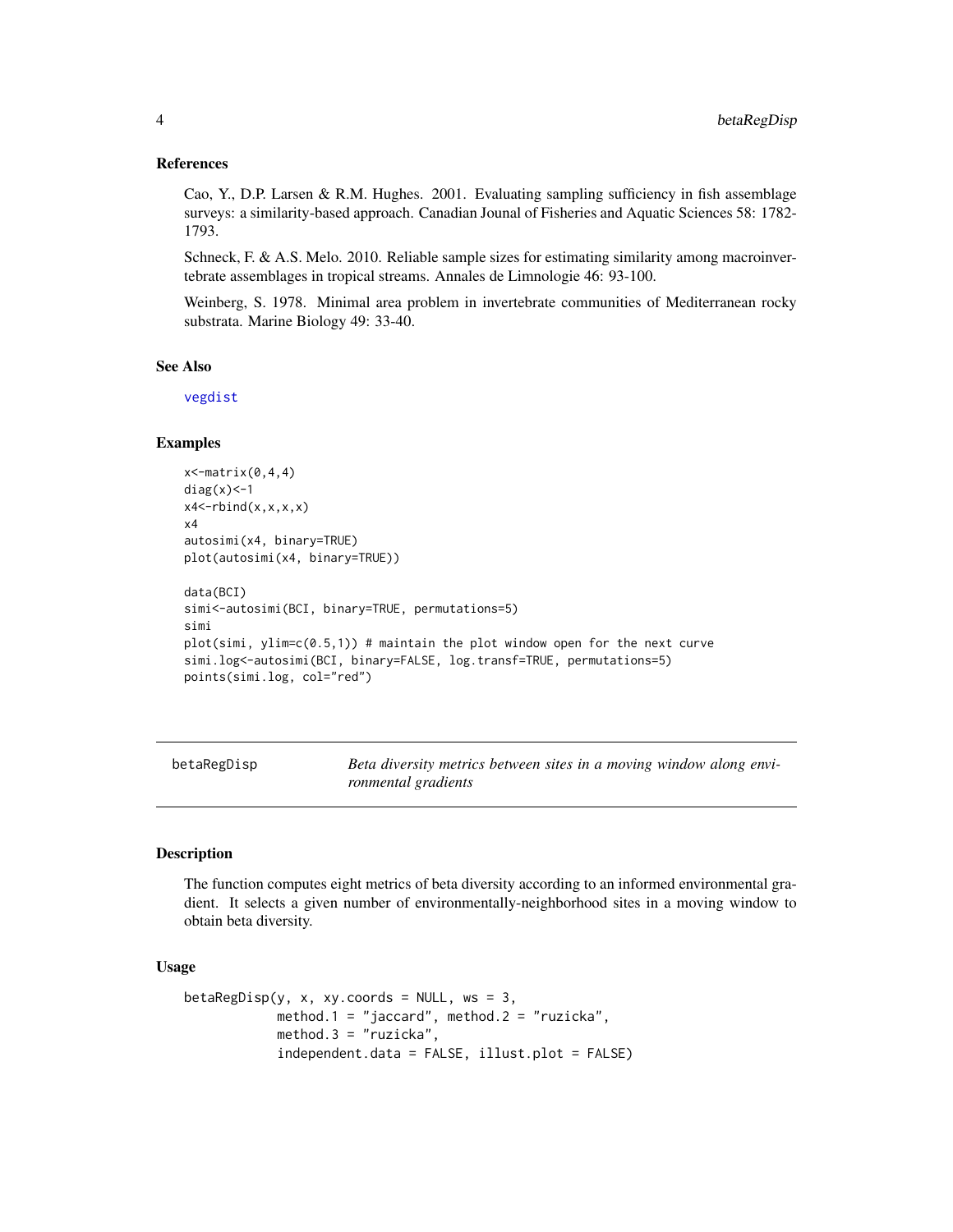# <span id="page-4-0"></span>Arguments

| У                | Response matrix, where rows are sites and columns are species.                                                                                                                                                                                                                                                                                                                              |
|------------------|---------------------------------------------------------------------------------------------------------------------------------------------------------------------------------------------------------------------------------------------------------------------------------------------------------------------------------------------------------------------------------------------|
| X                | Predictor vector. A vector of the environmental gradient under study with the<br>same number of sites as in matrix y. Make sure the order of samples in y and x<br>is the same.                                                                                                                                                                                                             |
| xy.coords        | Geographical coordinates. A matrix with two columns of XY decimal degree<br>geographical coordinates, which are used to compute euclidean distance among<br>sites. Rows must be sites in the same order as in y and x.                                                                                                                                                                      |
| WS               | Window size or number of sites to be used in the computation of the distinct<br>beta-diversity metrics or between-site dissimilarities. It must be a positive inte-<br>ger higher than 2.                                                                                                                                                                                                   |
| method.1         | For beta-diversity metrics 1 to 3 (see details). A dissimilarity index available<br>in the vegdist. The options are: "euclidean", "jaccard", "bray", "manhattan",<br>"canberra", "kulczynski", "gower", "morisita", "horn", "mountford", "raup", "bi-<br>nomial", "chao", "altGower", "cao", "mahalanobis".                                                                                 |
| method.2         | For beta-diversity metrics 4 and 5 (see details). A dissimilarity index available in<br>the beta.div. The options are: "hellinger", "chord", "log.chord", "chisquare",<br>"profiles", "percentdiff", "ruzicka", "divergence", "canberra", "whittaker", "wishart",<br>"kulczynski", "jaccard", "sorensen", "ochiai", "ab.jaccard", "ab.sorensen", "ab.ochiai",<br>"ab.simpson", "euclidean". |
| method.3         | For beta-diversity metrics 6, 7, and 8 (see details). A multisample dissimilar-<br>ity index available in the beta.multi.abund. The options are: "ruzicka" and<br>"bray".                                                                                                                                                                                                                   |
| independent.data |                                                                                                                                                                                                                                                                                                                                                                                             |
|                  | Should windows not superpose each other? If independent.data=TRUE, sites<br>do not enter more than once in the dissimilarity calculations, that is, sites are<br>included in a single window.                                                                                                                                                                                               |
| illust.plot      | Should a window plot be open and illustrate how the window moves along the<br>gradient?                                                                                                                                                                                                                                                                                                     |

# Details

The function computes eight beta-diversity metrics among sites included in a set (window) of length ws. See details in Dala-Corte et al. (2019).

Metrics 1-3 uses dissimilarity indices available in [vegdist](#page-0-0):

1. Mean pair-wise dissimilarity between sites in a window;

2. Mean dissimilarity between focal site and the other sites in a window. If an odd number is informed in ws, the focal site is the central site in relation to its neighbours in the window. If an even number is informed in ws, the focal site is the first site in the window;

3. Mean distance of sites to their group centroid in a Principal Coordinate (PCoA) space computed using [betadisper](#page-0-0);

Metrics 4-5 uses dissimilarity indices available in [beta.div](#page-0-0):

4. Total sum of squares (SS) of the window sites (Legendre and De Caceres, 2013);

5. Local contributions to beta diversity (LCBD; Legendre and De Caceres, 2013);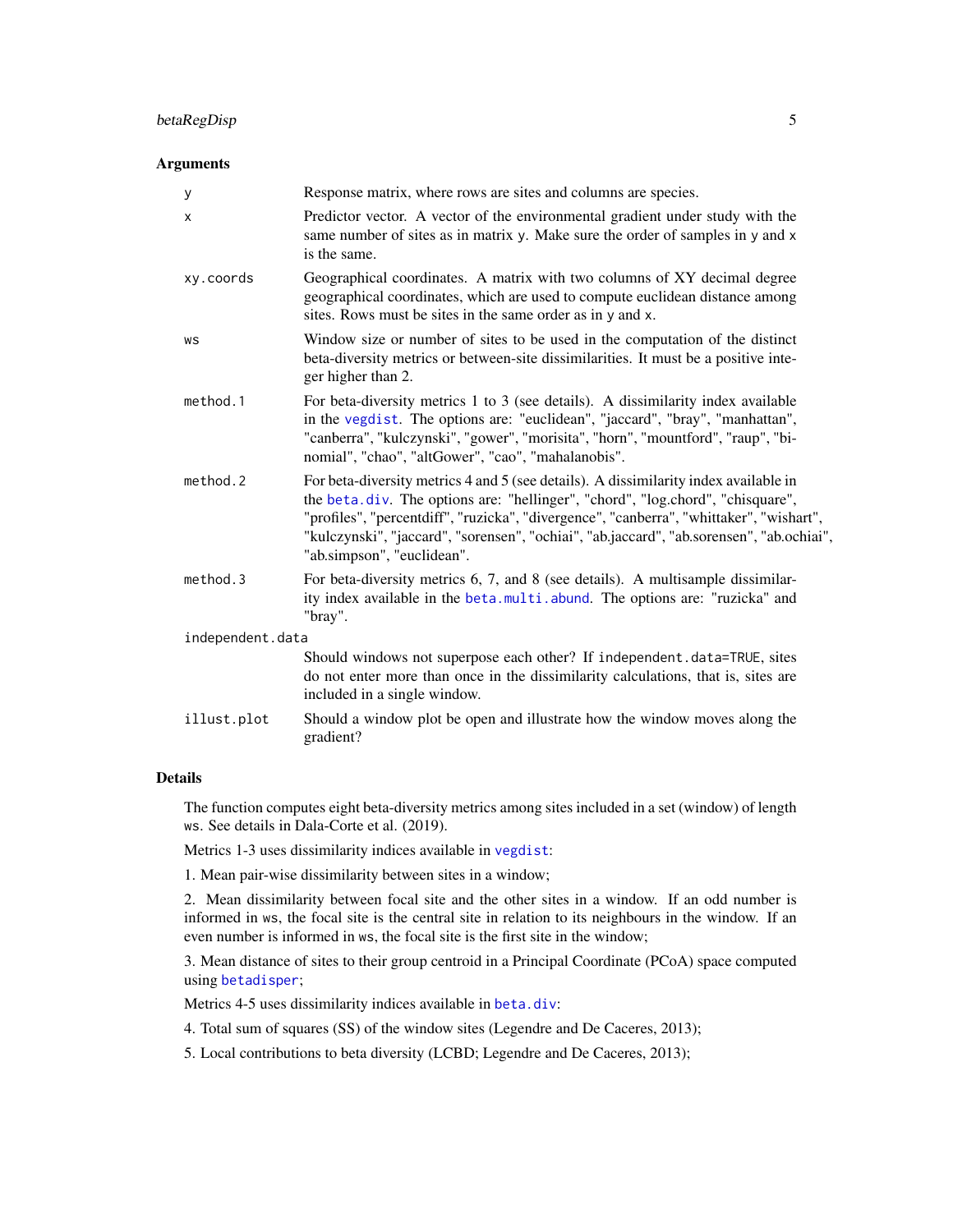<span id="page-5-0"></span>Metrics 6-8 uses dissimilarity indices available in [beta.multi.abund](#page-0-0):

- 6. Total multiple-site dissimilarities for a selected window of sites;
- 7. Nestedness component of multiple-site dissimilarities for a selected window of sites;
- 8. Turnover component of multiple-site dissimilarities for a selected window of sites.

## Value

A matrix with 10 columns (or 12 if xy.coords is informed). Values in columns are sorted according to the enviromental gradient, from the lowest to the highest value. Columns correspond to:

1. grad - The environmental gradient (predictor vector, x);

2. mean.grad - Mean value of the environmental gradient of sites selected in each window;

3. mean.diss.pairs - Mean pair-wise dissimilarity between sites in a selected window (metric 1);

4. diss.focal - Mean dissimilarity between focal site and the other sites (metric 2);

5. mean.dist.cent - Mean distance of sites to their group centroid in a Principal Coordinate (PCoA) space (metric 3);

6. SS.group - Total sum of squares (SS) of the sites in a window (metric 4);

7. SS.focal - Local contributions to beta diversity (LCBD), which represents how much a focal site contributed to the total window SS;

8. beta.TOT - Total multiple-site dissimilarity;

9. beta.NES - Nestedness component of multiple-site dissimilarity;

10. beta.TUR - Turnover component of multiple-site dissimilarity;

11. mean.geodist - If xy.coords is provided, the mean linear euclidean distance between sites in the a window is returned.

12. focal.geodist - If xy.coords is provided, the mean linear euclidean distance of the focal site in relation to its neighbours in the window is returned.

# Author(s)

Luciano F. Sgarbi, Renato B. Dala-Corte and Adriano S. Melo

# References

Anderson, M.J., K.E. Ellingsen and B.H. McArdle. 2006. Multivariate dispersion as a measure of beta diversity. Ecology Letters 9: 683-693.

Baselga, A. 2010. Partitioning the turnover and nestedness components of beta diversity. Global Ecology and Biogeography 19: 134-143.

Baselga, A. 2017. Partitioning abundance-based multiple-site dissimilarity into components: balanced variation in abundance and abundance gradients. Methods in Ecology and Evolution 8: 799- 808.

Dala-Corte, R.B., L.F. Sgarbi, F.G. Becker and A.S. Melo. 2019. Beta diversity of stream fish communities along anthropogenic environmental gradients at multiple spatial scales. Environmental Monitoring and Assessment 191:288.

Legendre, P. and M. De Caceres. 2013. Beta diversity as the variance of community data: dissimilarity coefficients and partitioning. Ecology Letters 16: 951-963.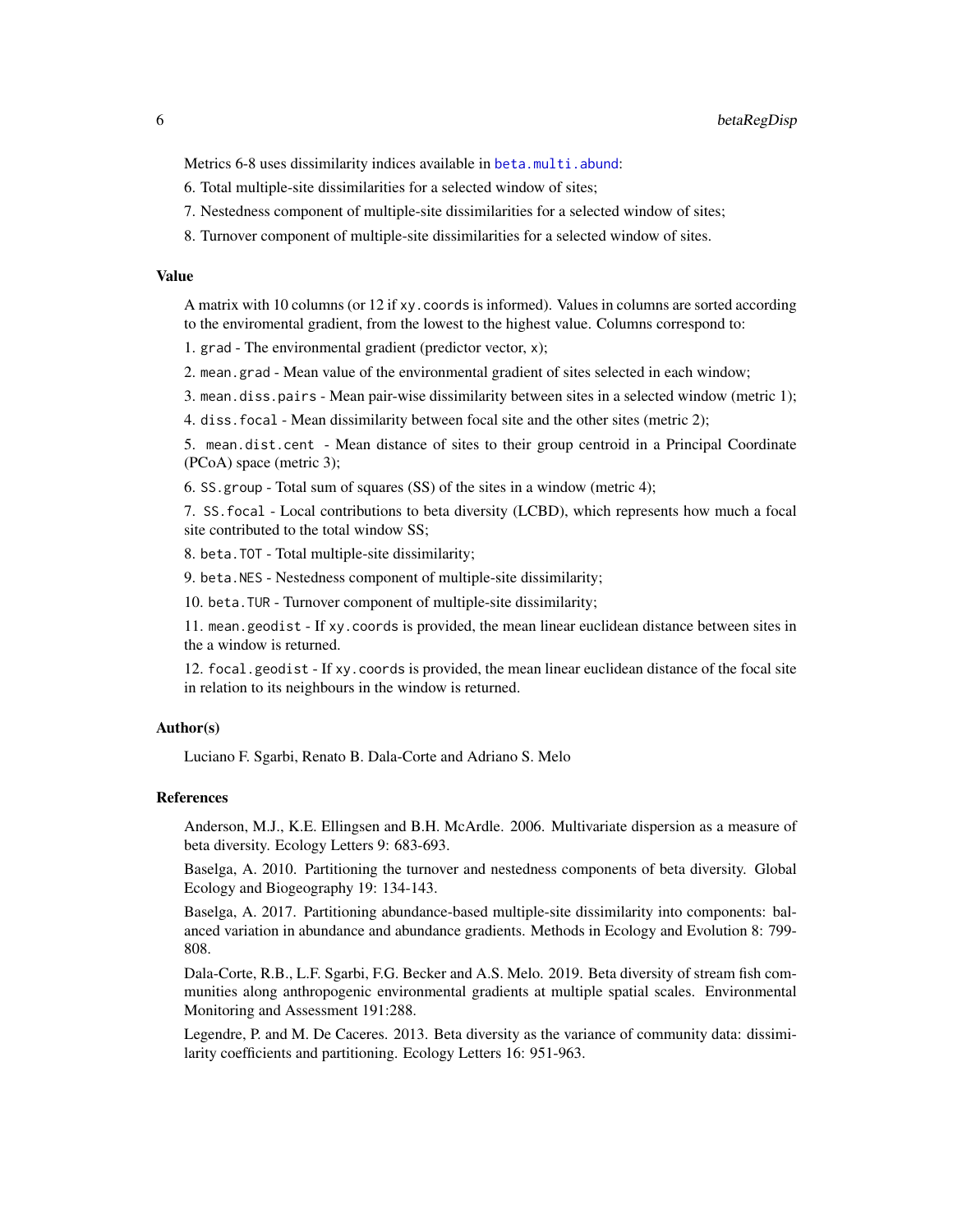# <span id="page-6-0"></span>betaRegDisp 7

#### See Also

[vegdist](#page-0-0), [betadisper](#page-0-0), [beta.div](#page-0-0), [beta.multi](#page-0-0)

#### Examples

## Example 1. A simmulated community matrix with a known structure of increasing ## beta diversity by turnover # n is the total sample sites # LocS is the number of spp per site # MaxS is the total number of spp in the matrix

```
# All samples will contain LocS species. The first sample will contain presences
# for the first LocS species. The subsequent samples will contain LocS presences
# spread over a increasing set of species. The assignment of presences for the
# second sample to the last sample is done randomly. The last sample will
# contain LocS presences assigned randomly to the MaxS species. Thus, for a
# window size of 3 (ws=3) and a dataset of 10 samples, beta diversity for the
# samples 1-3 will be much lower than for samples 8-10.
SimComm <- function(n = 21, MaxS = 30, LocS = 10){
    s \leq -seq (LocS, MaxS, length.out = n)
    mat < -matrix(0, n, MaxS, dimnames =list(paste("site", 1:n, sep = "__"),
                           paste("sp", 1:MaxS, sep = "_")))
    for(i in 1:n){
        mat[i, sample(1:s[i], LocS)] <- 1
    }
    mat <- mat[, colSums(mat)!=0]
    return(mat)
}
mat < - SimComm(n = 21, \text{MaxS} = 30, \text{LocS} = 10)#Creating an environmental gradient:
grad <- 1:nrow(mat)
```

```
b.resu \leq betaRegDisp(y = mat, x = grad, xy.coord = NULL, ws = 3,
                      method.1 = "jaccard",method.2 = "ruzicka",
                      method.3 = "ruzicka",
                      independent.data = FALSE, illust.plot = FALSE)
```

```
##Ploting all the output of the object for the simmulated community
op <- par(no.readonly = TRUE)
par(mfrow = c(5, 2), oma = c(1, 0, 1, 0.1), mar = c(1.5, 3, .1, .1), cex = 1, las = 0)for(i in 1:ncol(b.resu)){
 plot(b.resu[, 1], b.resu[, i], ylab = colnames(b.resu)[i], cex.lab = .9,
      cex.axis = 0.9, tcl = -0.2, mgp = c(1.5, .2, 0), pch = 15, col = "grey")
}
mtext("Environmental gradient", cex = 1.3, 1, -0.1, outer = TRUE)
par(op)
```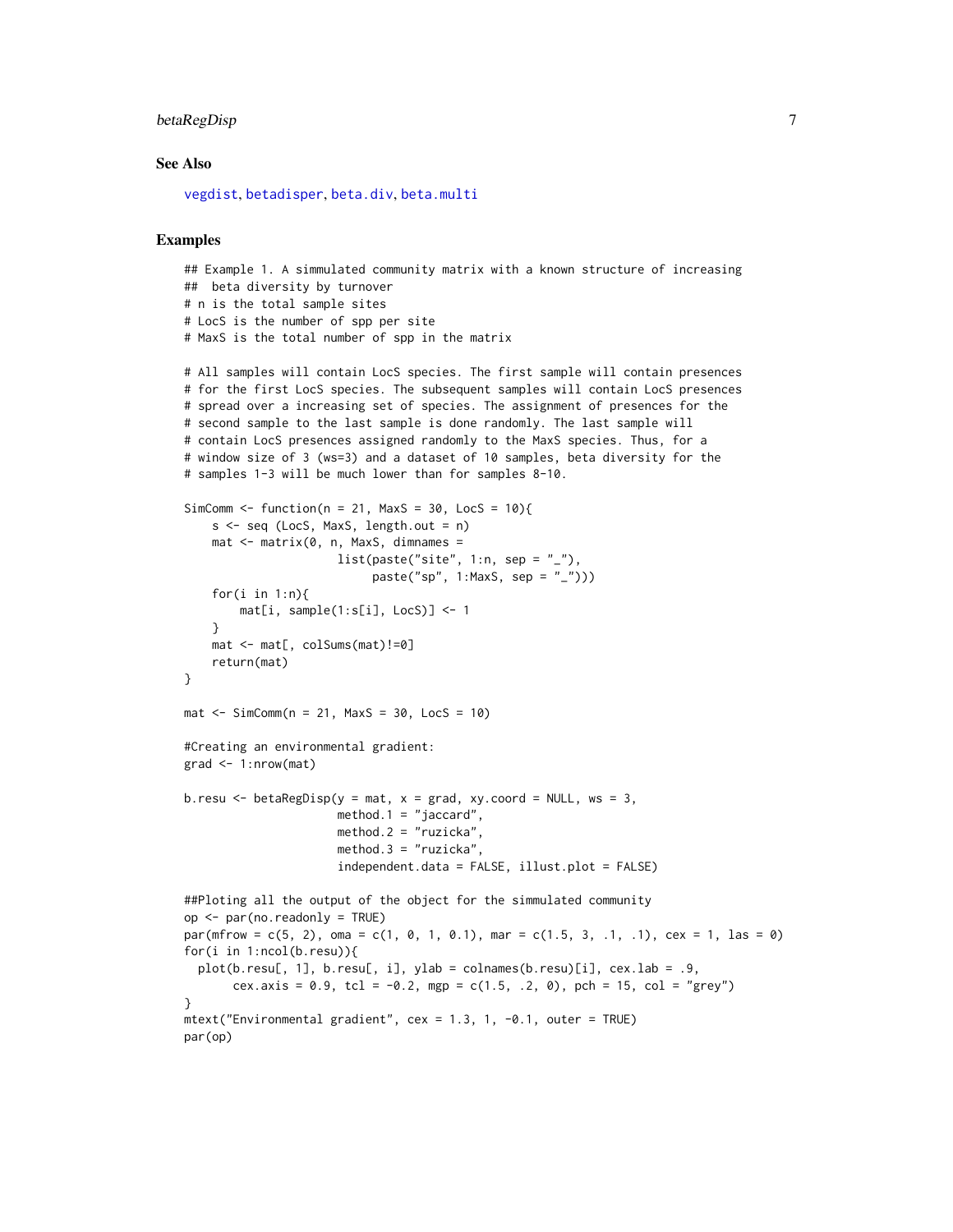```
## Not run:
## Not run:
##Example 2
data(varespec)
data(varechem)
grad <- varechem[, "Baresoil"]
resu \le betaRegDisp(y = varespec, x = grad, ws = 3, method.1 = "jaccard",
            method.2 = "ruzicka", method.3 = "ruzicka",
            independent.data = FALSE, illust.plot = FALSE)
#Plotting all the outputs of the function:
op <- par(no.readonly = TRUE)
par(mfrow = c(5, 2), oma = c(1, 0, 1, 0.1), mar = c(1.5, 3, .1, .1), cex = 1, las = 0)for(i in 1:ncol(resu)){
 plot(resu[, 1], resu[, i], ylab = colnames(resu)[i], cex.lab = .9,
       cex.axis = 0.9, tcl = -0.2, mgp = c(1.5, .2, 0), pch = 15, col = "grey")
}
mtext("Environmental gradient", cex = 1.3, 1, 0, outer = TRUE)
par(op)
## End(Not run)
## End(Not run)
```
compas *Simulation of species community data along gradients*

#### **Description**

The function generates unimodal curves of different shapes according to the specification of different parameter values. For different combinations of parameters, the response function may resemble the Gaussian curve or its skewed and platykurtic variations. Simulated observations are obtained by generating values for parameters and solving the function for defined x-values. In an ecological context, the response curve may be interpreted as densities of a species along an environmental gradient. Solving the function for a given x-value would be equivalent to sampling the species at the coordinate x. If many different curves are generated, solving the function for a given x-value would be equivalent to sampling a community at the coordinate x of the gradient. The idea is easily expanded to include two or more gradients or dimensions. For the case of two gradients, two sets of coordinates, one for each dimension, are used to obtain a community observation. A theory justifying the use of response curves along gradients and a discussion of the shapes of these curves is found in McGill & Collins (2003). The code is mostly based on Minchin (1987a, 1987b).

#### Usage

compas(S, dims, am, clump=1, beta.R, coords, n.quanti=5, n.quali=0.1, add1)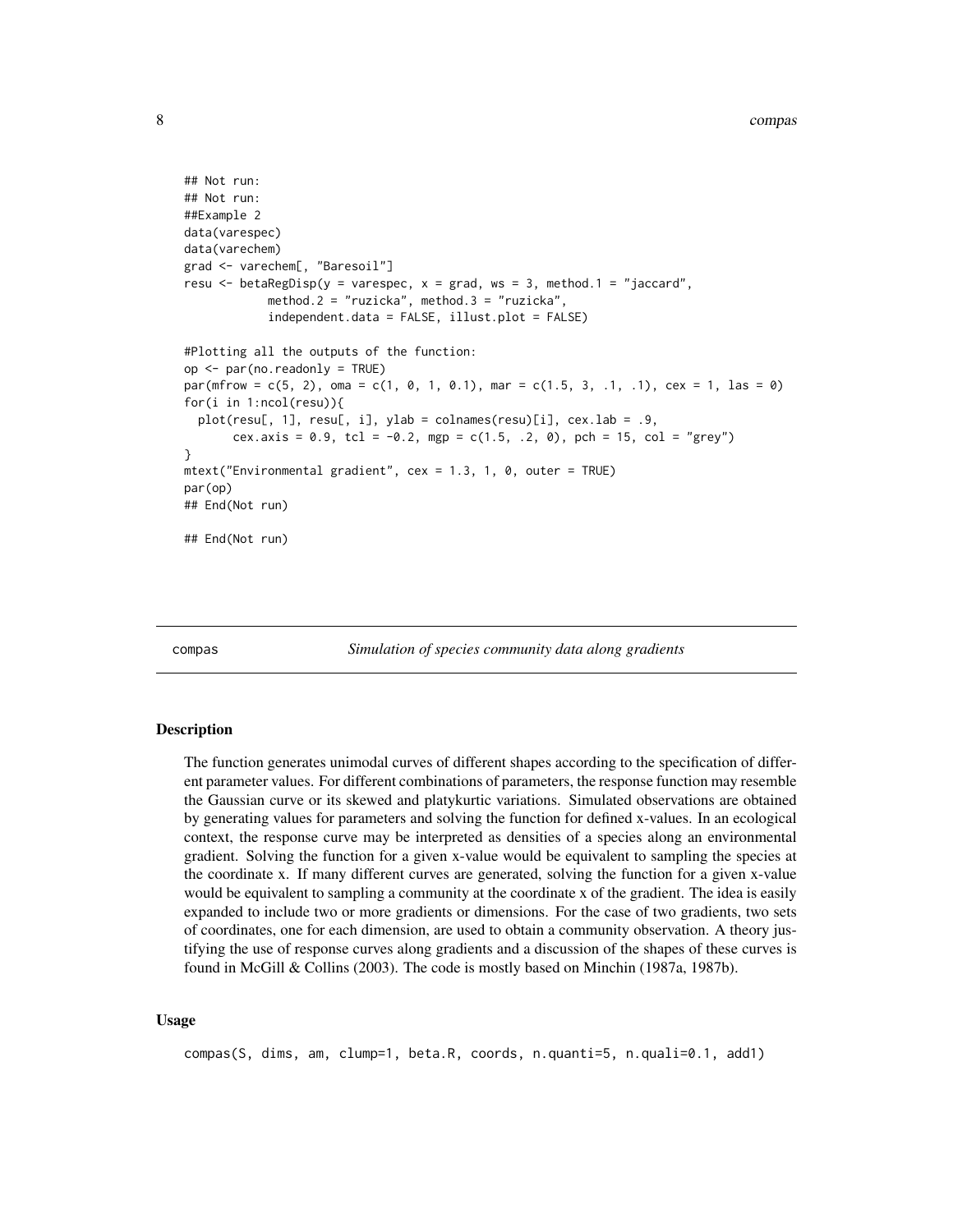#### compas 9

#### Arguments

| S        | The number of species occurring in the simulated gradients. This IS NOT nec-<br>essarily the number of species that will appear in the resulting dataset as some<br>species may not be "sampled".                                                                                                                                                                                                                                                 |
|----------|---------------------------------------------------------------------------------------------------------------------------------------------------------------------------------------------------------------------------------------------------------------------------------------------------------------------------------------------------------------------------------------------------------------------------------------------------|
| dims     | Number of gradients (dimensions).                                                                                                                                                                                                                                                                                                                                                                                                                 |
| am       | A vector of abundance of species in its modal point (log scale) for each gradient.<br>This (ese) value(s) is (are) used to sample a lognormal distribution with mean(s)<br>am and sd=1. The number of supplied means should be the same of the number<br>of dims.                                                                                                                                                                                 |
| clump    | A non-zero positive integer indicating how strong the species richness gradi-<br>ent is. For clump=1, modal points for species (see Details) are randomly and<br>uniformly distributed in the space and thus species richness are mostly homoge-<br>neous. For higher values, more modal points of species (and thus more species)<br>will be clumped on higher values of the gradient(s) (the upper right-hand corner<br>if dims=2. See example. |
| beta.R   | Beta diversity (turnover) parameter.                                                                                                                                                                                                                                                                                                                                                                                                              |
| coords   | A matrix-like (or vector if dims=1) object with coordinates of sampling sites.<br>The number of columns (axes) should be the same of the number of dims.                                                                                                                                                                                                                                                                                          |
| n.quanti | A value higher than 0 indicating how much noise or variability should be added<br>to abudance values sampled from the response curves. Each abundance value is<br>substituted by a random value obtained from a Negative Binomial distribution<br>with mean equal to the respective abundance value and variance proportional to<br>n.quanti.                                                                                                     |
| n.quali  | Qualitative Noise. Each specie has probability "1-n.quali" of occurring in a site<br>within its range. The argument control the replacement of n.quali*100% of<br>the abundance values by "0".                                                                                                                                                                                                                                                    |
| add1     | A value between 0 and 1. Add (add1*100)% of "marginal/vagrant species"<br>occurring randomly with 1 individual in the entire dataset.                                                                                                                                                                                                                                                                                                             |

#### Details

This implementation is based on the software Compas (Minchin 1987b), described in detail in Minchin (1987a). Simulated parameters are random values obtained from distributions such as the normal and the uniform. Some of these parameters can be modified by users. However, some them are fixed and not modified unless you are able to edit the code. The option to fix some of the parameters should simplify the use of the function.

The number of species in the simulated matrix may be smaller than S because some species may occur outside the gradient. The gradiente is -50 up to 150, but 'sampling' occurs only at the range 0-100. This allows species to have their mode outside the 0-100 gradient. Also, species occurring in the gradient may not be sampled as a result of the quantitative (n.quanti) and qualitative (n.quali) noises added.

Parameters alpha and gamma (not available as arguments), which together determine curve symmetry and kurtosis, are obtained from a uniform distribution bounded by 0.1 and 5.

The abundance at the mode of the curve is determined by random values otained from log-normal distribution with log(mean) am and sd=1 (the last one not available as argument).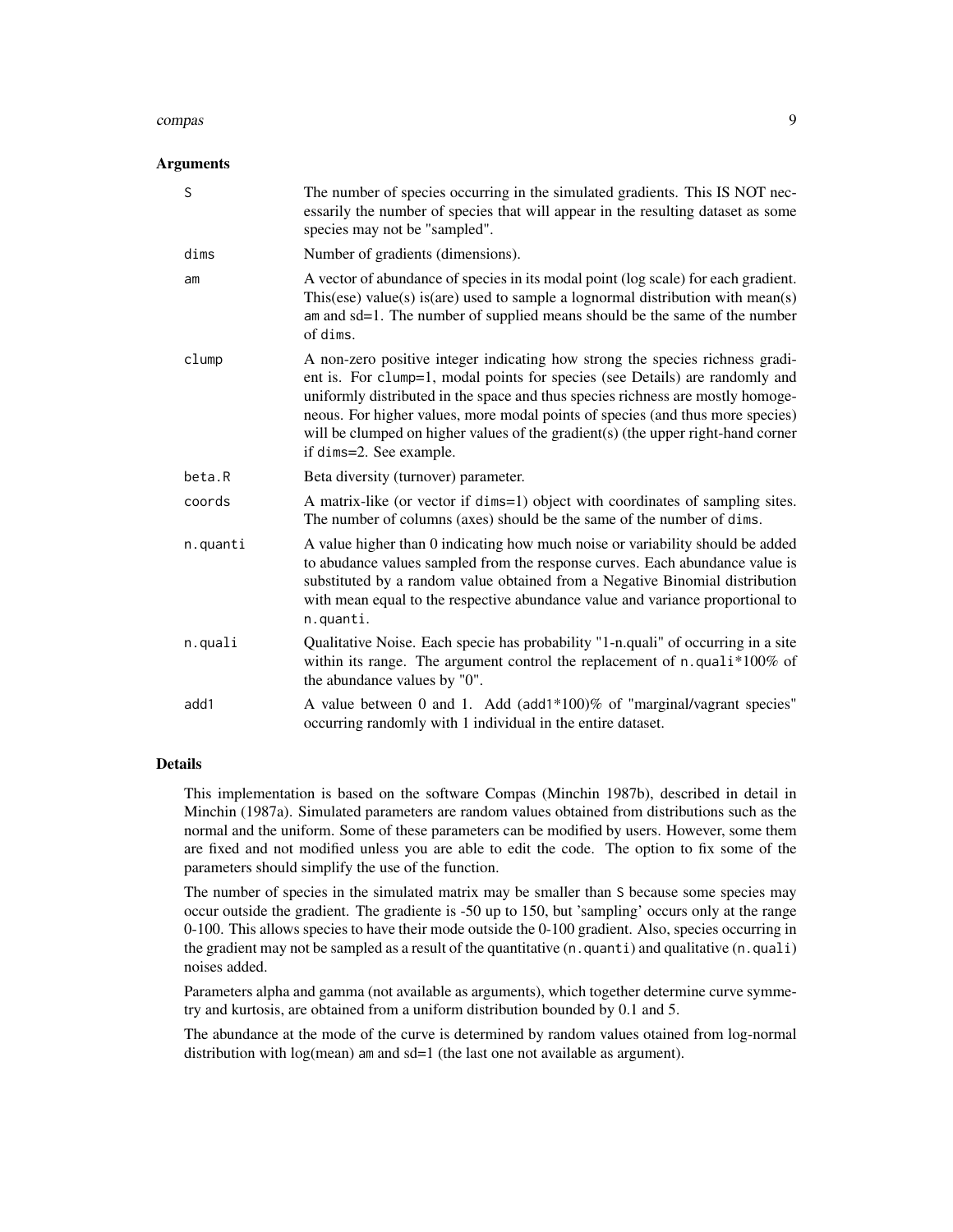<span id="page-9-0"></span>The position of the modal point in the gradient (parameter m, not available as argument) will depend on the value of clump. If clump=1 coordinates of the modal points are obtained from a random uniform distribution. For higher values of clump, species modal points will tend to be concentrated on high values of the gradient. In all cases, coordinates are bounded by -50 and +150. For a studied gradient bounded by 0 and 100, the specification of a larger interval allows the position of the modal point to be located outside the gradient.

The parameter beta.R determines the range of occurrence of species in the gradient. In terms of diversity, it determines the turnover (beta diversity) along the gradient, and is expressed as beta.R  $= 100/mean(r)$ , and r are the ranges of species. Values of r are obtained from a normal distribution with mean 100/beta.R and standard deviation of 0.3\*100/beta.R (the last one not available as argument). A beta. $R = 2$  determines that range of species are, on average, 50 units of the gradient (and 15 SD units). High beta.R determines restricted ranges and, thus, high beta diversity. Old versions of this function included the argument "beta" and expressed, contrary to the name of the argument, as range in the gradient. The code of the new function is equivalent to the old ones (beta=0.5 was translated as 0.5\*100 and determined ranges around 50; this can be attained now as beta.R=2 which determines ranges 100/2=50).

Species may be (i) present in densities different from the expected or (ii) absent due to sampling error, historical factors, or the influence of a multitude of environmental factors. Simulated communities are subject to these two types of error or noise to mimic the two phenomena. In order to obtain scattered values of abundances for each species along their gradients, each non-zero value is replaced by a random value obtained from a Negative Binomial distribution ([rnbinom](#page-0-0)) with mean equal to the value to be replaced and variance proportional to n.quanti. The parametrization of the Negative Binomial is done using mu (mean) and size (dispersion parameter), the later obtained as mu<sup> $\gamma$ </sup> / (variance-mu). The n.quanti is used to define the variance as mu<sup>\*</sup>(1+n.quanti). For n.quanti tending to zero the distribution is similar to the Poisson. For values up to 1 it is still similar to the Poisson. For n.quanti >5 it is quite distinct with long right-hand tails and many zeros if the mean is low (e.g.  $\langle 10 \rangle$ ). Additional absences are achieved by randomly choosing n.quali<sup>\*</sup>100% of non-zero values and replacing them by zeros.

A third characteristic commonly seen in field datasets is the occurrence of a species outside its regular range or in different habitats. These species are termed vagrant or marginal, and usually appear in the dataset with 1 individual. In order to account for this common finding, the function attaches to the simulated community an additional set of species with 1 individual, each species occurring in one sample unit only. The number of these additional species is set as add1\*100% of the number of species sampled in the simulated communities after the inclusion of the two types of errors cited above.

#### Value

A dataframe of sites (rows) by species (cols) abundances. In case of dims=1, a plot of response species curves is produced. These curves do not include quantitative noise (n.quanti), qualitative noise (n.quali) (see comments above) and 'marginalor vagrant species' (add1) additions. Notice that the number of species in the result dataframe may vary as (i) some species may not be sampled by coords, or (ii) species range is located outside the sampling gradient (0-100).

#### Note

As the function includes many parameters, many simulated communities will not mimic the real ones. Users should try different set of options to approxiamte real datasets. A starting point may be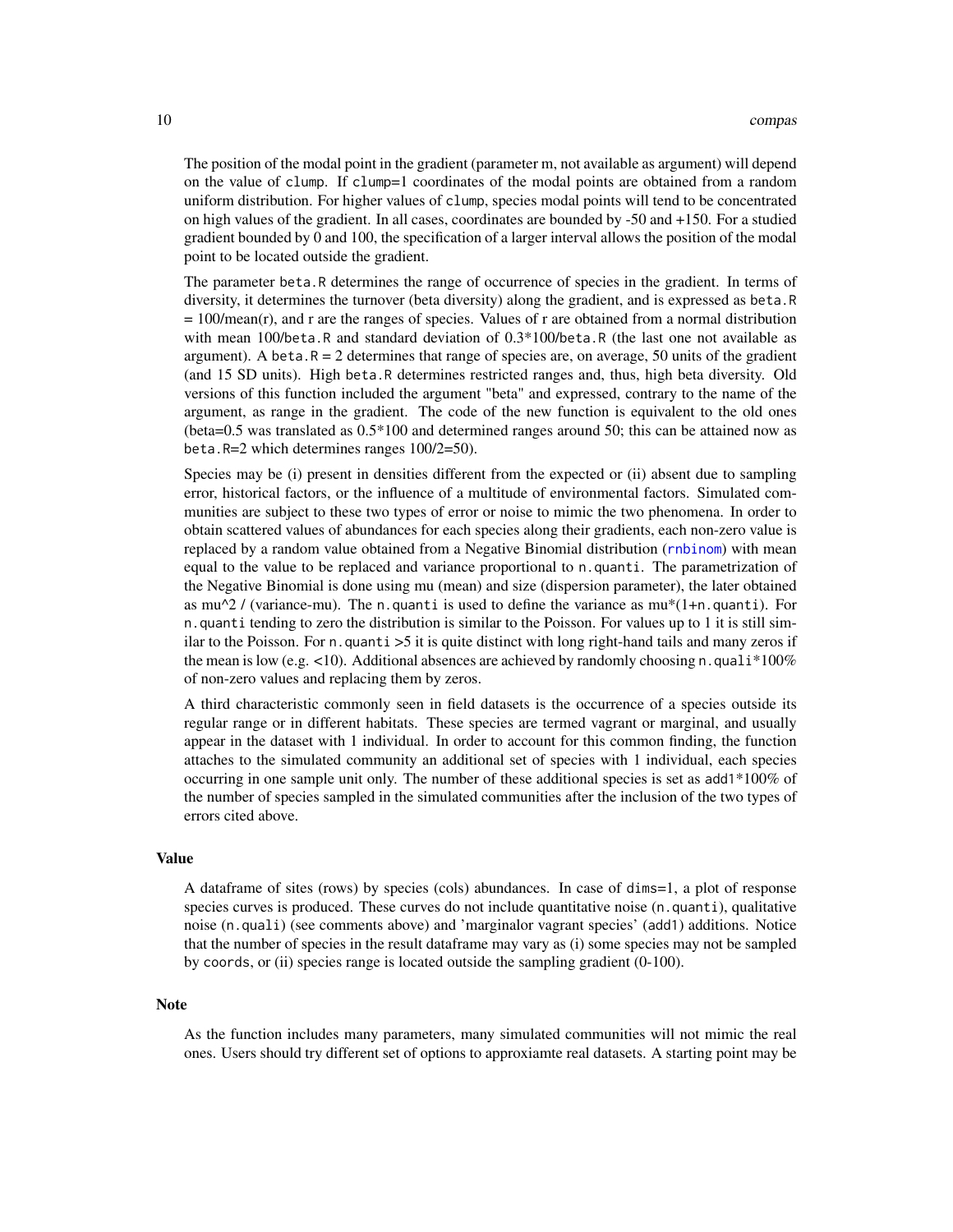#### <span id="page-10-0"></span>compas and the compass of the compass of the compass of the compass of the compass of the compass of the compass of the compass of the compass of the compass of the compass of the compass of the compass of the compass of t

the examples provided below.

#### Author(s)

Adriano Sanches Melo

#### References

McGill, B. & C. Collins. 2003. A unified theory for macroecology based on spatial patterns of abundance. Evolutionary Ecology Research 5: 469-492.

Minchin, P.R. 1987a. Simulation of multidimensional community patterns: towards a comprehensive model. Vegetatio 71: 145-156.

Minchin, P.R. 1987b. COMPAS: a program for the simulation of multidimensional community patterns based on generalized beta functions. Dep. of Biological Sciences, Southern Illinois University Edwardsville, USA.

#### See Also

[vegdist](#page-0-0)

# Examples

```
# 1 dimension.
coo <- seq(10, 90, 10)
compas(S=30, dims=1, am=2, beta.R=2, coords=coo,
       n.quanti=5, n.quali=0.1, add1=0.1)
# 2 dimensions.
coo2 <- cbind(coo, coo)
compas(S=50, dims=2, am=c(2,2), beta.R=c(1,1), coords=coo2,n.quanti=5, n.quali=0.1, add1=0.1)
# 2 dimensions. Homogeneous and clumped species distributions.
# Try a few times.
coo.grid <- expand.grid(seq(10,90,10), seq(10,90,10))
plot(coo.grid, xlim=c(0,100), ylim=c(0,100))
mat1 <- compas(S=60, dims=2, am=c(2,2), clump=1, beta.R=c(2,2), coords=coo.grid,
               n.quanti=5, n.quali=0.1, add1=0.1)
S1 <- rowSums(ifelse(mat1>0,1,0))
mat2 \leq compas(S=60, dims=2, am=c(2,2), clump=3,
               beta.R=c(2,2), coords=coo.grid, n.quanti=5, n.quali=0.1, add1=0.1)
S2 <- rowSums(ifelse(mat2>0,1,0))
ind <- coo.grid/10
S1.mat <- matrix(NA, 9, 9)
S2.mat \leq matrix(NA, 9, 9)
for(i in 1:length(S1)){
      S1.mat[ind[i,1], ind[i,2]] \leftarrow S1[i]S2.math[ind[i,1], ind[i,2]] \leftarrow S2[i]
```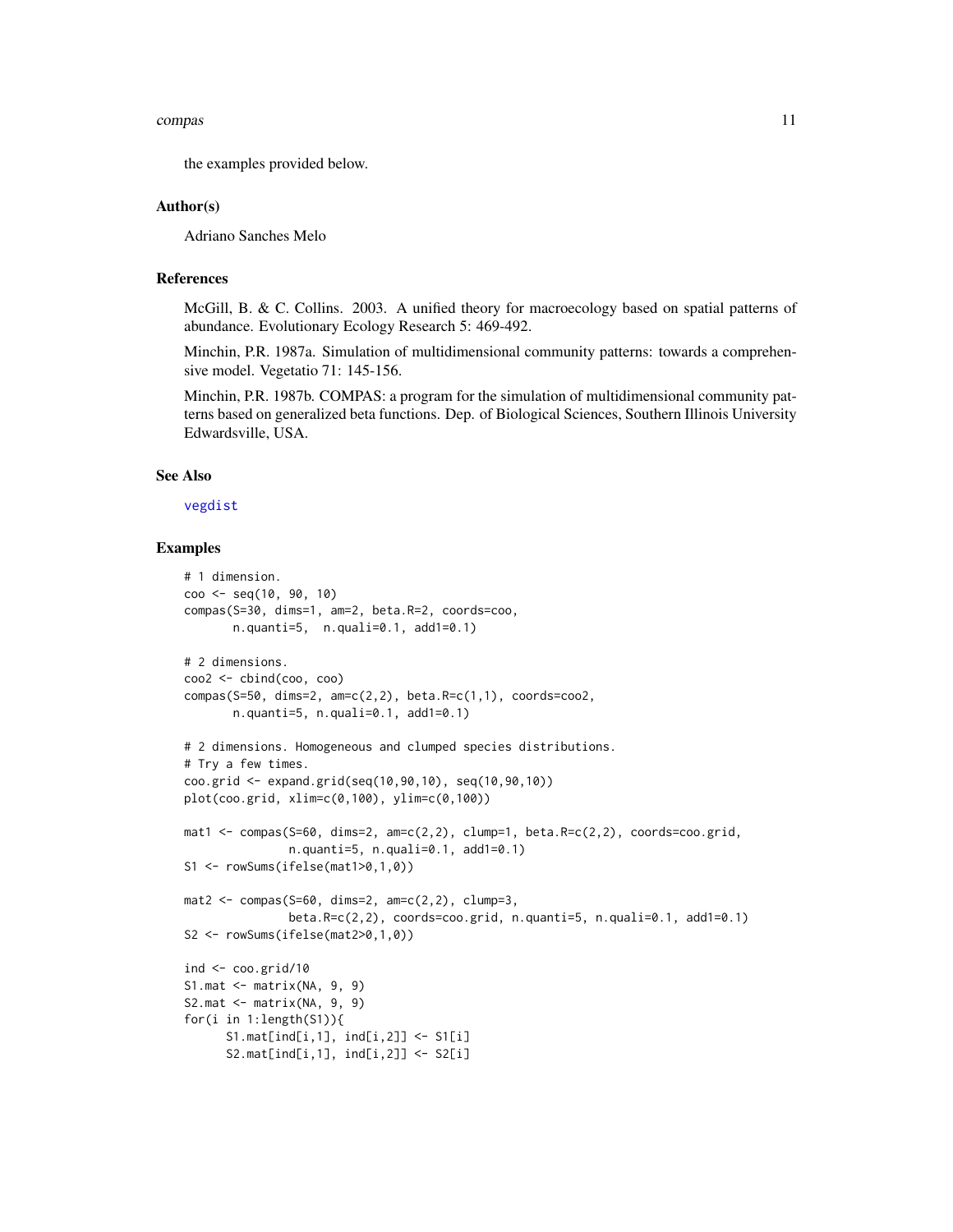```
}
plot(coo.grid, cex=S1/4)
plot(coo.grid, cex=S2/4)
image(x=coo, y=coo, z=S1.mat, col=gray(50:1/50))
image(x=coo, y=coo, z=S2.mat, col=gray(50:1/50))
filled.contour(x=coo, y=coo, z=S1.mat)
filled.contour(x=coo, y=coo, z=S2.mat)
```
<span id="page-11-1"></span>

```
dis.chao Chao et al. dissimilarity indices
```
#### Description

Dissimilarity indices proposed by Chao et al. (2005) that takes into account (rare) unseen shared species. This is done mostly by heavy-weighting shared rare species. The function handle abundance or frequency data and are available for the Jaccard and Sorensen family of indices. Probability versions of the index, that does not heavy-weight rare species, are also included.

#### Usage

```
dis.chao(comm, index="jaccard", version="rare", freq=NULL)
```
#### Arguments

| comm    | Dataframe or matrix with samples in rows and species in columns.                                                                                                                                                                   |
|---------|------------------------------------------------------------------------------------------------------------------------------------------------------------------------------------------------------------------------------------|
| index   | The index formula to be used in Chao dissimilarity. Partial match to "jaccard"<br>or "sorensen".                                                                                                                                   |
| version | The uncorrected probability version of the Chao index or the corrected version<br>that takes into account unseen rare species. Partial match to "probability" or<br>"rare".                                                        |
| freg    | A numeric vector indicating total number of sampling units composing each<br>sample (row) of the community data for computing incidence-based Chao in-<br>dices. Length of freq must be the same as the number of samples in comm. |

#### Details

Communities usually are composed of many rare and only a few common/frequent species. Although rare, a species may provide a valuable information in the estimation of resemblance between samples. However, the use of raw abundances makes the contribution of rare species to be negligible to the resulting index value. For instance, dropping a common species from the community data table usually will make much larger differences in the dissimilarity matrix than dropping a rare species.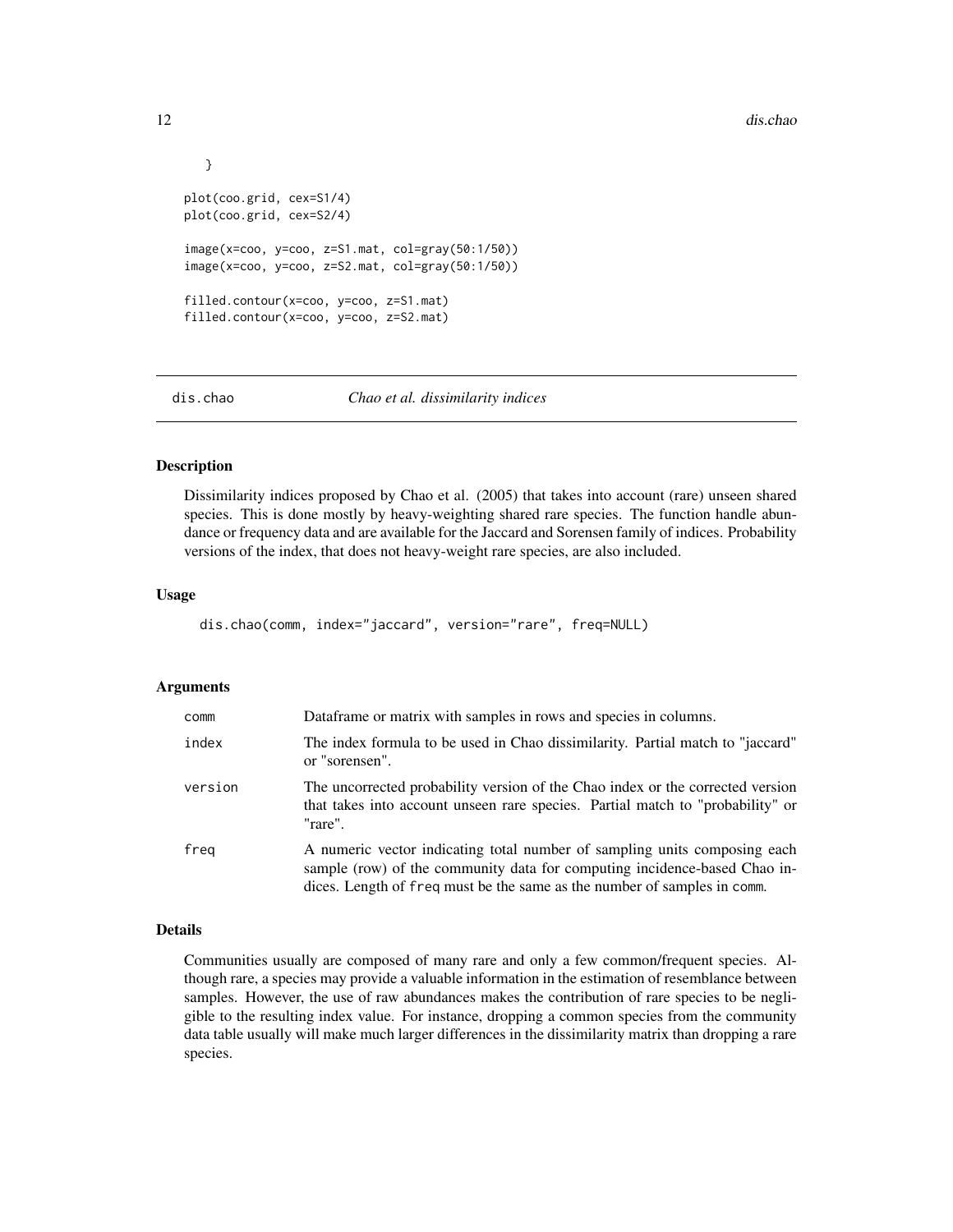#### <span id="page-12-0"></span>dis.chao 13

There are a few indices that give more importance to an individual belonging to a rare than to a common/frequent species (see [dis.goodall](#page-13-1) and [dis.nness](#page-15-1)). Notice, however, that this differential weight of species can also be obtained, for instance, by log-transforming or standardizing data (e.g. dividing by maximum within each species) (Melo, in preparation). In this sense, an extreme case in which rare and common species have the same weight is in the use of presence/absence data.

The "probability" version of the abundance-based Chao-Jaccard and Chao-Sorensen indices are distinct from those traditional formulae available, for instance, in [vegdist](#page-0-0) (Chao et al. 2005). These probability indices do not overweight rare species and are included here for comparability. The version that takes into account unseeen rare species simplifies to the probability version if no rare species (singleton or doubleton for abundance data; unique or duplicate for incidence data) is present (see example below).

#### Value

A "dist" object.

#### Author(s)

Adriano Sanches Melo

# References

Chao, A., R.L. Chazdon, R.K. Colwell  $&$  T. Shen. 2005. A new statistical approach for assessing similarity of species composition with incidence and abundance data. Ecology Letters 8: 148-159.

Melo, A.S. in preparation. Is it possible to improve recovery of multivariate groups by weighting rare species in similarity indices?

#### See Also

[vegdist](#page-0-0), [dis.goodall](#page-13-1), [dis.nness](#page-15-1).

#### Examples

```
library(vegan)
### Example 1: Rare species are heavier:
aa <- c(1, 2, 4, 5)
bb \leq c(1, 2, 0, 5)
cc < -c(0, 2, 3, 3)dat3 <- rbind(aa, bb, cc)
colnames(dat3) <- c("sp1", "sp2", "sp3", "sp4")
dat3
vegdist(dat3, method='jaccard', binary=FALSE)
# Notice dissimilarity between the pair aa-bb is the same of the pair aa-cc.
# In fact, bb and cc differ from aa in the same way (one species, and
# 4 exclusive individuals).
dis.chao(dat3, index="jaccard", version="prob")
# The probability version of the Chao index, however, produce different
# dissimilarities for the pairs aa-bb and aa-cc
```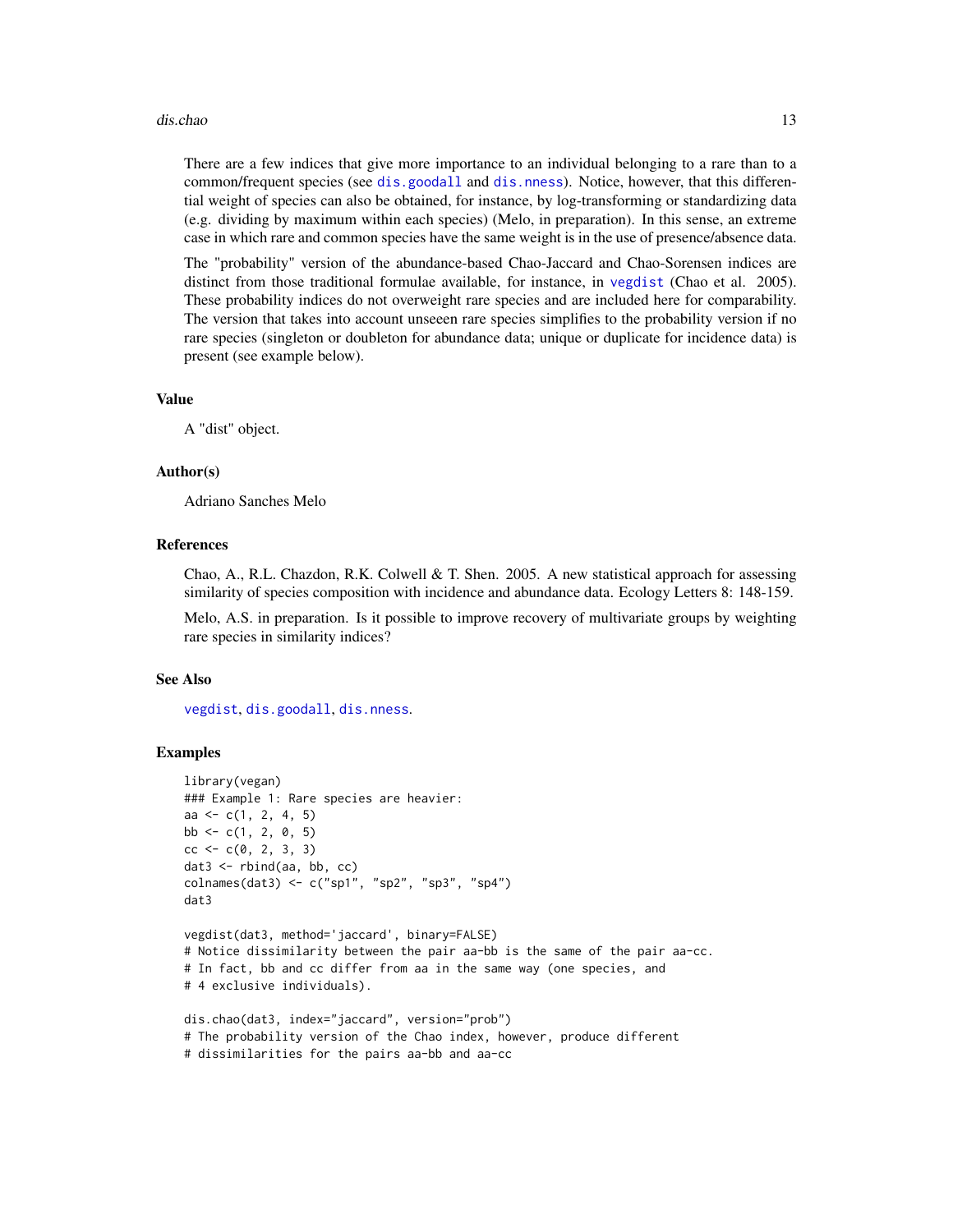```
# (aa-cc is less dissimilar than aa-bb).
dis.chao(dat3, index="jaccard", version="rare")
# The dissimilarity for the pair aa-cc is the same as that obtained using the
# probability version. However, the dissimilarity for the pair aa-bb decreased.
# The reason is that aa-bb shares two rare species (sp1, sp2),
# whereas the pair aa-cc shares a single rare species (sp2).
### Example 2: "rare" version of the Chao index simplifies to the
# "probability" version if no rare species (with 1 or 2 individuals) is present.
data(japi)
dim(japi) # 75 sampling units (stones) and 66 morphospecies of
          # stream macroinvertebrates.
japi.m <- as.matrix(japi)
japi.2 <- ifelse(japi.m==1, 3, japi.m) # no singletons.
japi.3 <- ifelse(japi.2==2, 3, japi.2) # no doubletons.
sort(
     dis.chao(japi.3, index='jac', version='rare')
   - dis.chao(japi.3, index='jac', version='prob'))
### Example 3: frequency data
# Stones in the japi dataset were sampled from downstream to upstream direction.
# Consecutive stones are spaced 1-6 m. The set of the first 25 stones should be
# more dissimilar to the last set of 25 stones than the middle set
# (simply because of spatial autocorrelation).
japi.pa <- ifelse(japi.m > 0, 1, 0) # presence-absence data
japi.1st <- japi.pa[ 1:25, ]
japi.2nd <- japi.pa[26:50, ]
japi.3rd <- japi.pa[51:75, ]
japi.inc <- rbind(
                 colSums(japi.1st),
                 colSums(japi.2nd),
                 colSums(japi.3rd)
) # species frequency of occurrence in the three sets of stones.
dis.chao(japi.inc, index="jaccard", freq=c(25, 25, 25) )
```
<span id="page-13-1"></span>dis.goodall *Goodall dissimilarity index*

#### Description

This is a probability index in which rare species (or descriptors) are overweighted. Accordingly, sharing rare species makes pairs of samples (or objects) more similar than sharing common/frequent species (or descriptors). As Legendre & Legendre (1998) put it when describing this index: "... it is less likely for two sites to both contain the same rare species than a more frequent species. In this

<span id="page-13-0"></span>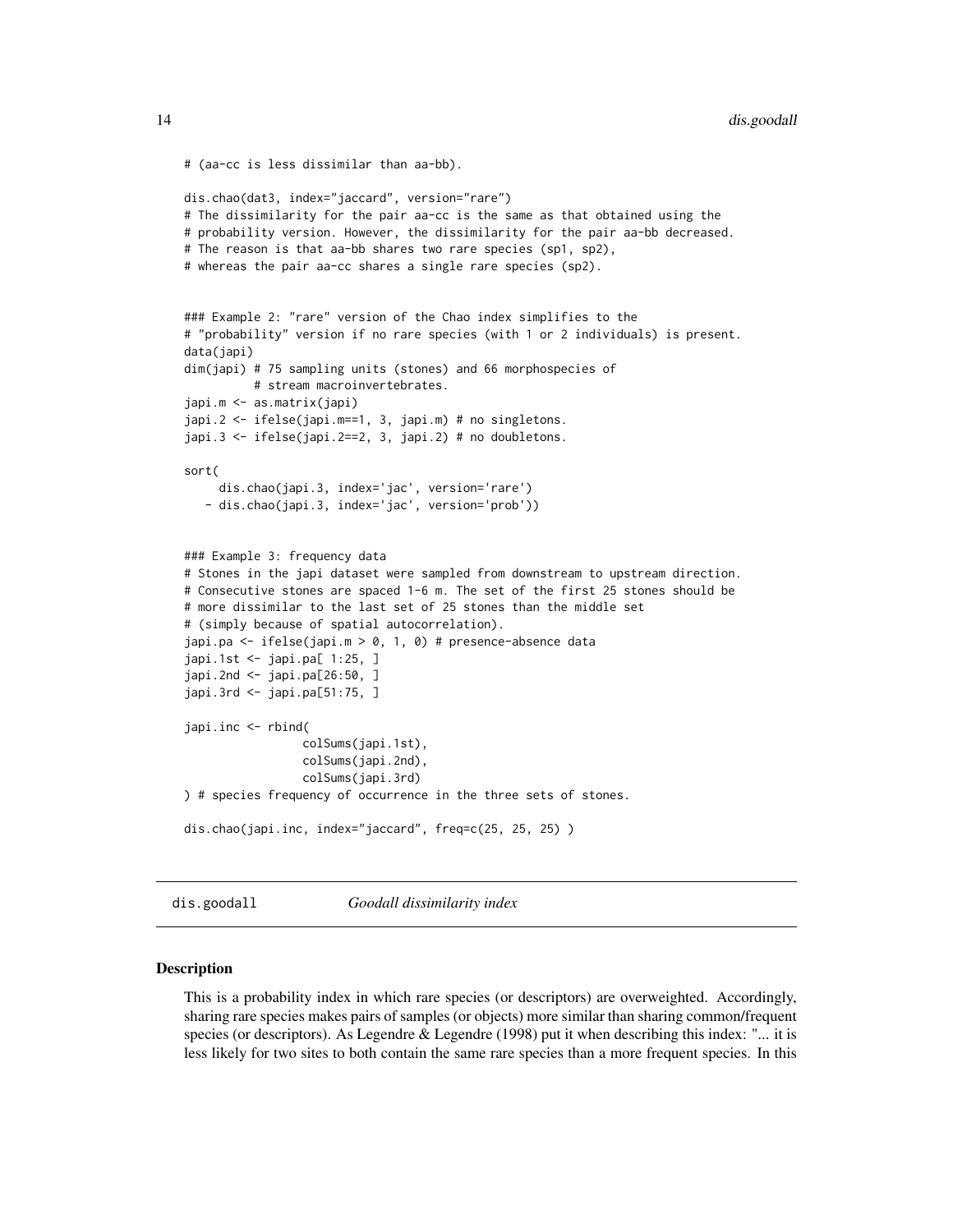#### <span id="page-14-0"></span>dis.goodall 15

sense, agreement for a rare species should be given more importance than for a frequent species, when estimating the similarity between sites.".

#### Usage

```
dis.goodall(comm, p.simi="steinhaus", approach="proportion")
```
#### Arguments

| comm     | Dataframe or matrix with samples in rows and species in columns.                                                                                            |
|----------|-------------------------------------------------------------------------------------------------------------------------------------------------------------|
| p.simi   | The partial similarity index to be used in the Goodall index. Partial match to<br>"steinhaus" (raw abundance data), or "gower" (normalized abundance data). |
| approach | The two approaches to compute Goodall index. Partial match to "proportion" or<br>"chisquare".                                                               |

# Details

Communities are usually composed of many rare and only a few common/frequent species. Although rare, a species may provide a valuable information in the estimation of resemblance between samples. However, the use of raw abundances makes the contribution of rare species to be negligible to the resulting index value. For instance, dropping a common species from the community data table usually will make much larger differences in the dissimilarity matrix than dropping a rare species.

There are a few indices that give more importance to an individual belonging to a rare than to a common/frequent species (see [dis.chao](#page-11-1) and [dis.nness](#page-15-1)). Notice, however, that this differential weight of species can also be obtained, for instance, by log-transforming or standardizing data (e.g. dividing by maximum within each species) (Melo in preparation). In this sense, an extreme case in which rare and common species have the same weight is in the use of presence/absence data.

The implementation of Goodall index (Goodall 1966) follows Legendre & Legendre (1998, pp. 269- 273). They suggest to use the "steinhaus" index for raw species abundance data and the "gower" partial similarity index (p.simi) for normalized data. The index can be calculated in two ways or approaches ("proportion" or "chisquare") and values produced by them should be very different, although this is mostly due to scale; they are monotonically correlated. Notice Legendre  $\&$ Legendre (1998) present a similarity version of this index. The one produced by this function is a dissimilarity, computed simply as 1-similarity. See the examples below for some behaviors of the index.

One important issue made clear by Legendre & Legendre (1998, pp. 270-271) is that the dissimilarity value for a pair of sites depnds on other sites present in the data matrix. If changes are made to some sites, the resulting dissimilarity values for all remaining pairs are modified (see example below).

#### Value

A "dist" object.

# Author(s)

Adriano Sanches Melo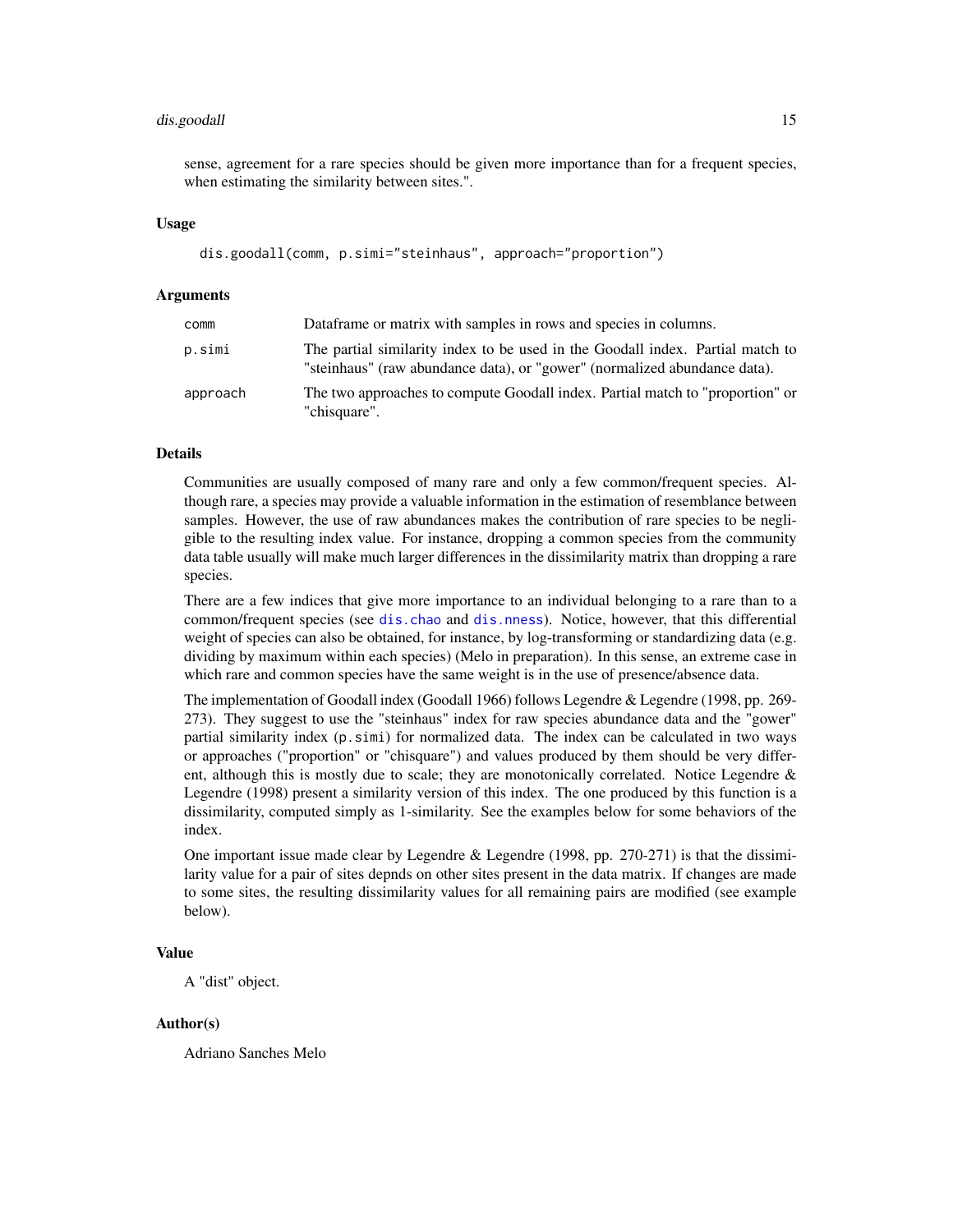#### <span id="page-15-0"></span>References

Goodall, D.W. 1966. A new similarity index based on probability. Biometrics 22: 882-907.

Legendre, P & L. Legendre. 1998. Numerical Ecology. 2nd ed. Elsevier.

Melo, A.S. (in preparation) Is it possible to improve recovery of multivariate groups by weighting rare species in similarity indices?

#### See Also

[vegdist](#page-0-0), [dis.chao](#page-11-1), [dis.nness](#page-15-1).

#### Examples

```
library(vegan)
a \leftarrow c(1, 1, 0)b \leftarrow c(2, 1, 0)c \leq -c(0, 1, 1)d \leftarrow c(\emptyset, 1, 2)e \leftarrow c(0, 1, 3)dat5 \leq rbind(a,b,c,d,e)
colnames(dat5) <- c("sp1","sp2","sp3")
dat5
```

```
# Notice the samples in the pair a-b differ from each other exactly in the same
# way as samples in the pair c-d. However, a-b shares a rare species (sp1),
# whereas c-d shares a frequent species (sp3, which is also present in e). Thus,
# the dissimilarity a-b is the same of c-d using Bray-Curtis, but not using
# Goodall index:
vegdist(dat5, "bray")
dis.goodall(dat5)
```
# As the importance of a species for the Goodall index depends on its overall # frequency in the community data, the deletion of a sample changes results: dis.goodall(dat5[-5,])

<span id="page-15-1"></span>dis.nness *NNESS and NESS dissimilarity indices*

#### **Description**

These dissimilarities indices overweight rare species to a desired degree. If rare species are heavyweighthed, individuals of a rare species are more important than individuals of a common species. In the extreme, a species represented by a single individual will have the same weight of a common species, which is equivalent to the use of presence-absence data.

#### Usage

dis.nness(comm, m=NULL, ness=FALSE) dis.nness.find.m(comm, ness=FALSE)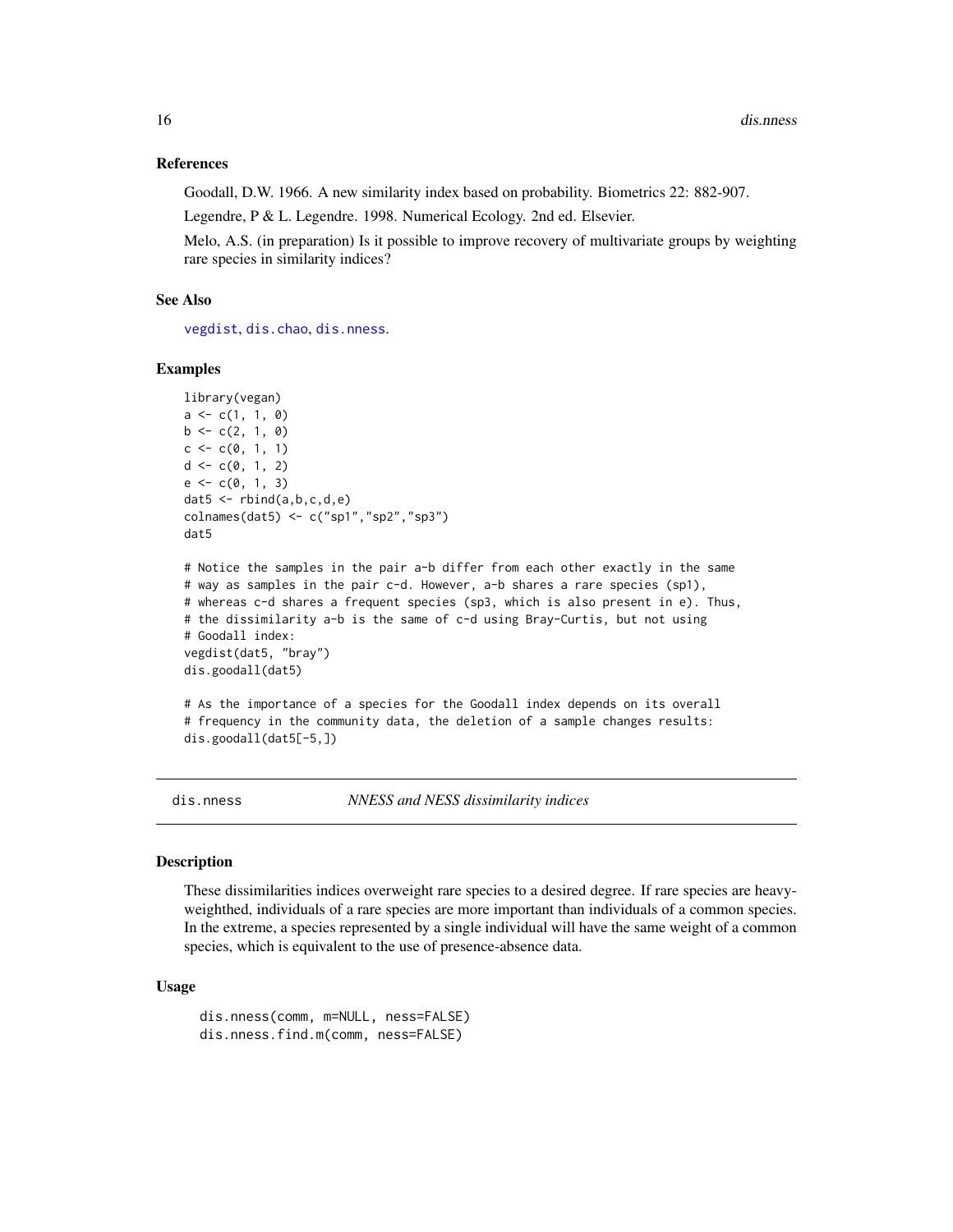#### <span id="page-16-0"></span>dis.nness 17

#### Arguments

| comm | Dataframe or matrix with samples in rows and species in columns.                                                                                                                                                                                                                                                                                                                                                                                                       |
|------|------------------------------------------------------------------------------------------------------------------------------------------------------------------------------------------------------------------------------------------------------------------------------------------------------------------------------------------------------------------------------------------------------------------------------------------------------------------------|
| m    | The number of individuals to be sampled in the estimation of species shared in<br>NNESS and NESS indices. m must be an integer and lower than half (NESS) or<br>the total (NNESS) abundance of the smallest sample in the pair under compar-<br>ison. Higher m gives more importance to rare species. If no value is provided,<br>the function will use dis. ness. find. m to find a value that is sensitive to both<br>rare and abundant species (see Details below). |
| ness | Compute NESS index.                                                                                                                                                                                                                                                                                                                                                                                                                                                    |

#### Details

Communities usually are composed of many rare and only a few common/frequent species. Although rare, a species may provide a valuable information in the estimation of resemblance between samples. However, the use of raw abundances makes the contribution of rare species to be negligible to the resulting index value. For instance, dropping a common species from the community data table usually will make much larger differences in the dissimilarity matrix than dropping a rare species.

There are a few indices that give more importance to an individual belonging to a rare than to a common/frequent species (see [dis.chao](#page-11-1) and [dis.goodall](#page-13-1)). Notice, however, that this differential weight of species can also be obtained, for instance, by log-transforming or standardizing data (e.g. dividing by maximum within each species) (Melo, in preparation). In this sense, an extreme case in which rare and common species have the same weight is in the use of presence/absence data.

NNESS is a modified or New version of the Normalized Expected Species Shared (NESS). NESS was proposed by Grassle & Smith (1976) and estimates similarity based on the number of species shared between random samples of size m individuals. Higher m gives more weight to rare species. For  $m = 1$ , NESS is the same as Morisita and NNESS is the same as Morisita-Horn dissimilarities. As higher values of m are used, dissimilarities tend to converge to presence-absence Sorensen index (when a rare and a common species have the same weight). NNESS was proposed by Trueblood et al. (1994) and circumvents the inability of NESS to handle samples composed exclusively by singletons (species with 1 individual).

Trueblood et al. (1994) also suggested to use an m value that is sensitive to both rare and abundant species. The NESS or NNESS index is calculated using values of m ranging from 1 up to half (NESS) or the total (NNESS) number of individuals in the smallest sample. The Kendall correlation is then calculated for each pair of triangular dissimilarity matrices. The selected m value is the one which produces a correlation with the matrix obtained with  $m = 1$  that is most similar to the correlation with  $m = max$ , where max is the maximum value m may assume (abundance of the smallest sample for NNESS or half of that abundance for NESS). As this procedure may be slow for large datasets, up to 30 m values are used to compute dissimilarity matrices. NESS and NNESS are most suitable for raw abundance data and, thus, to data expressed as integers. This implementation, however, will work on non-integer data. NESS and NNESS formulae are for similarities and are computed here simply as 1-similarity.

The calculation of NESS and NNESS involves the use of binomial coefficients. For samples with many individuals (e.g. 1100) and high m values (e.g. 490), the resulting value is too large to be stored as double precision. Accordingly, this function uses the [chooseZ](#page-0-0) of the Multiple Precision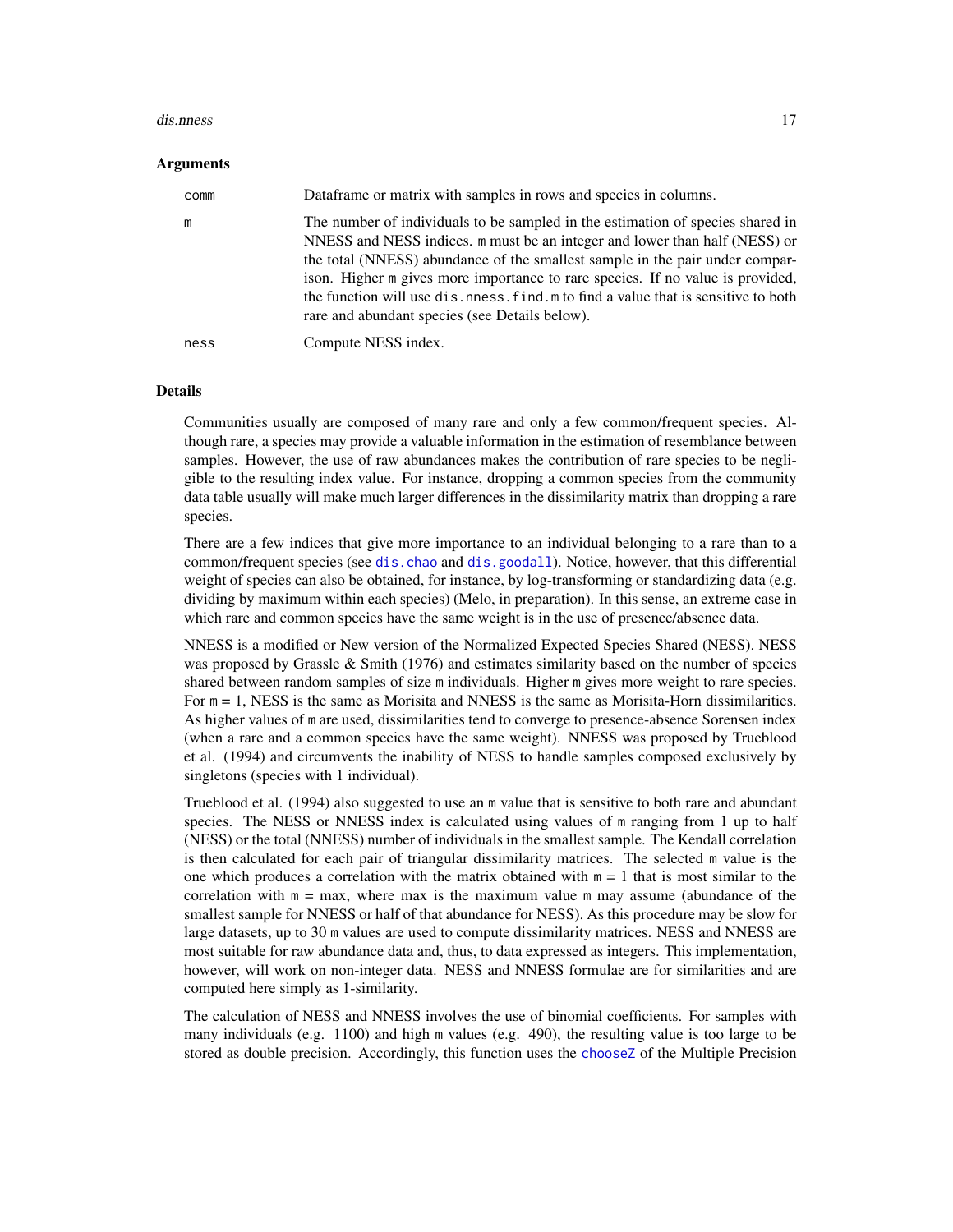Arithmetic package when total abundance of at least one sample contains more than 1000 individuals. If no sample contains more than 1000 individuals, computations are performed using the simpler [choose](#page-0-0).

NESS and NNESS are most suitable to abundance data. However, [choose](#page-0-0) is able to handle positive non-integers and calculations will be done accordingly. However, [chooseZ](#page-0-0) is not able to handle non-integers and, thus, for datasets in which at least one sample contains more than 1000 individuals, non-integer abundances will be rounded up to next upper integer.

#### Value

A "dist" object for dis.nness and a integer for dis.nness.find.m.

#### Author(s)

Adriano Sanches Melo

#### References

Grassle, J.F. & W. Smith. 1976. A similarity measure sensitive to the contribution of rare species and its use in investigation of variation in marine benthic communities. Oecologia 25: 13-22.

Melo, A.S. Submitted. Is it possible to improve recovery of multivariate groups by weighting rare species in similarity indices?

Trueblood, D.D., E.D. Gallagher & D.M.Gould. Three stages of seasonal succession on the Savin Hill Cove mudflat, Boston Harbor. Limnology and Oceanography 39: 1440-1454.

#### See Also

[vegdist](#page-0-0), [dis.chao](#page-11-1), [dis.goodall](#page-13-1).

#### Examples

```
library(vegan)
aa <- c(1, 2, 4, 5)
bb \leftarrow c(1, 2, 0, 5)cc < -c(0, 2, 3, 3)dat3 <- rbind(aa, bb, cc)
colnames(dat3) <- c("sp1", "sp2", "sp3", "sp4")
dat3
# NESS using m=1 is the same as Morisita and
# NNESS using m=1 is the same as Morisita-Horn:
dis.nness(dat3, m=1, ness=TRUE)
vegdist(dat3, method="morisita")
dis.nness(dat3, m=1, ness=FALSE)
vegdist(dat3, method="horn")
# The dissimilarity for the pair aa-bb is reduced if more weight is given to
```
# rare species (higher m). The reason is that aa-bb shares two rare # species (sp1, sp2), whereas the pair aa-cc shares a single rare species (sp2).

<span id="page-17-0"></span>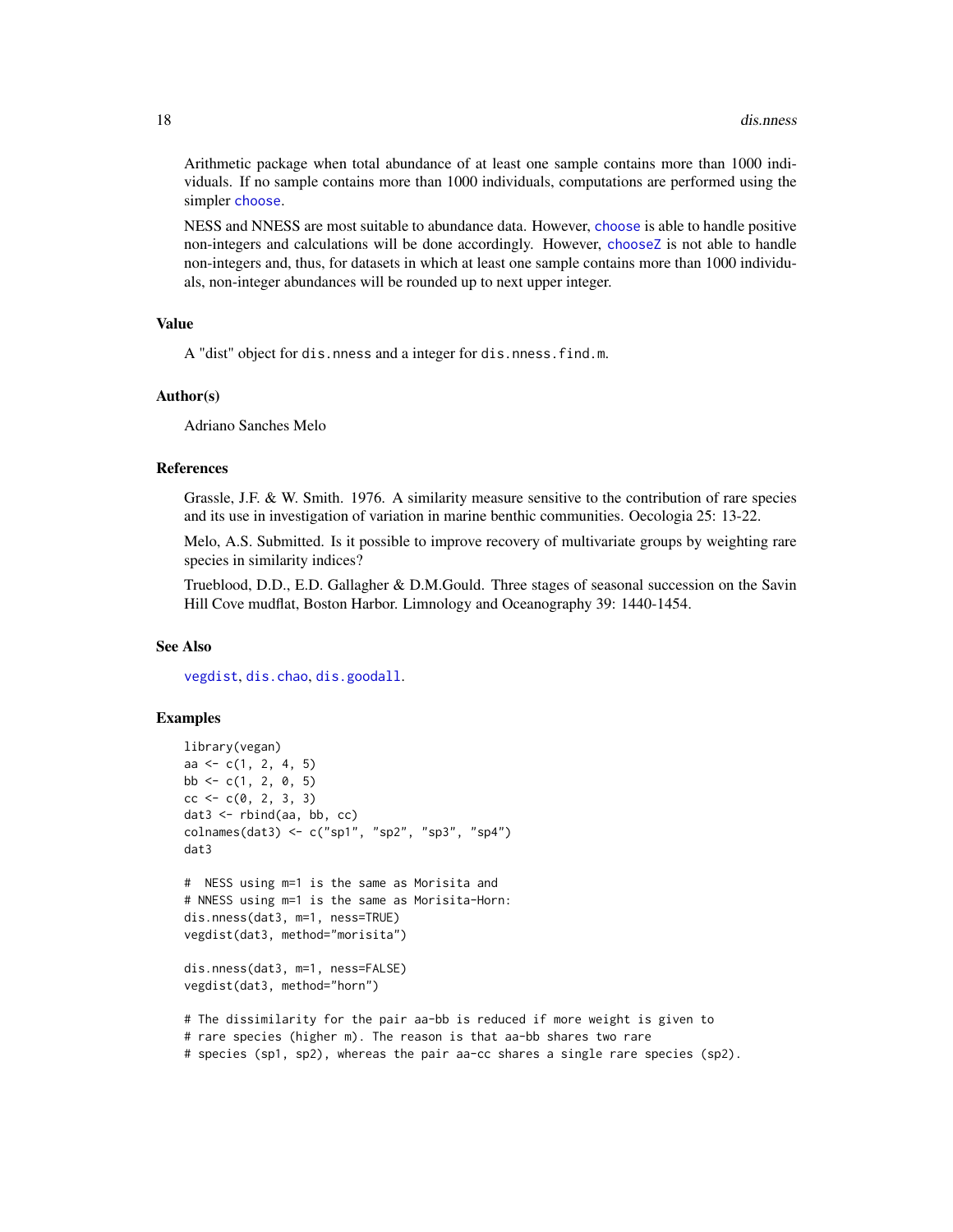<span id="page-18-0"></span>japi 19 metatra. Penuk mengentuk ke pada 19 metatra. Pada 19 metatra. Penuk mengentuk ke pada 19 metatra. Penu

```
dis.nness(dat3, m=1, ness=FALSE)
dis.nness(dat3, m=8, ness=FALSE)
```
japi *Macroinvertebrate morphospecies living on stones of a stream in southeast Brazil*

# **Description**

Abundance data of 66 macroinvertebrate morphospecies (columns) living on 75 stones (rows) of a stream in southeast Brazil. Stones were around 20 cm diameter and were sampled from downstream (pedra1) to upstream (pedra75) direction. Consecutive stones are spaced 1-6 m. Details can be found in Melo & Froehlich (2001).

# Usage

data(japi)

#### Format

A data frame with 75 observations (stones) on 66 variables (morphospecies).

#### References

Melo, A.S. & C.G. Froehlich. 2001.Evaluation of methods for estimating macroinvertebrate species richness using individual stones in tropical streams. Freshwater Biology 46: 711-721.

#### Examples

data(japi) japi

<span id="page-18-1"></span>part.m.tree *Partition of multi-sample dissimilarity indices using phylogenetic/functional data*

# Description

This function computes the partition of multi-sample Sorensen and Jaccard dissimilarity indices described by Baselga (2012), but adapted for phylogenetic/functional data. The two resulting components are dissimilarities due to turnover and nestednes.

#### Usage

part.m.tree(comm, tree, index.family="sorensen")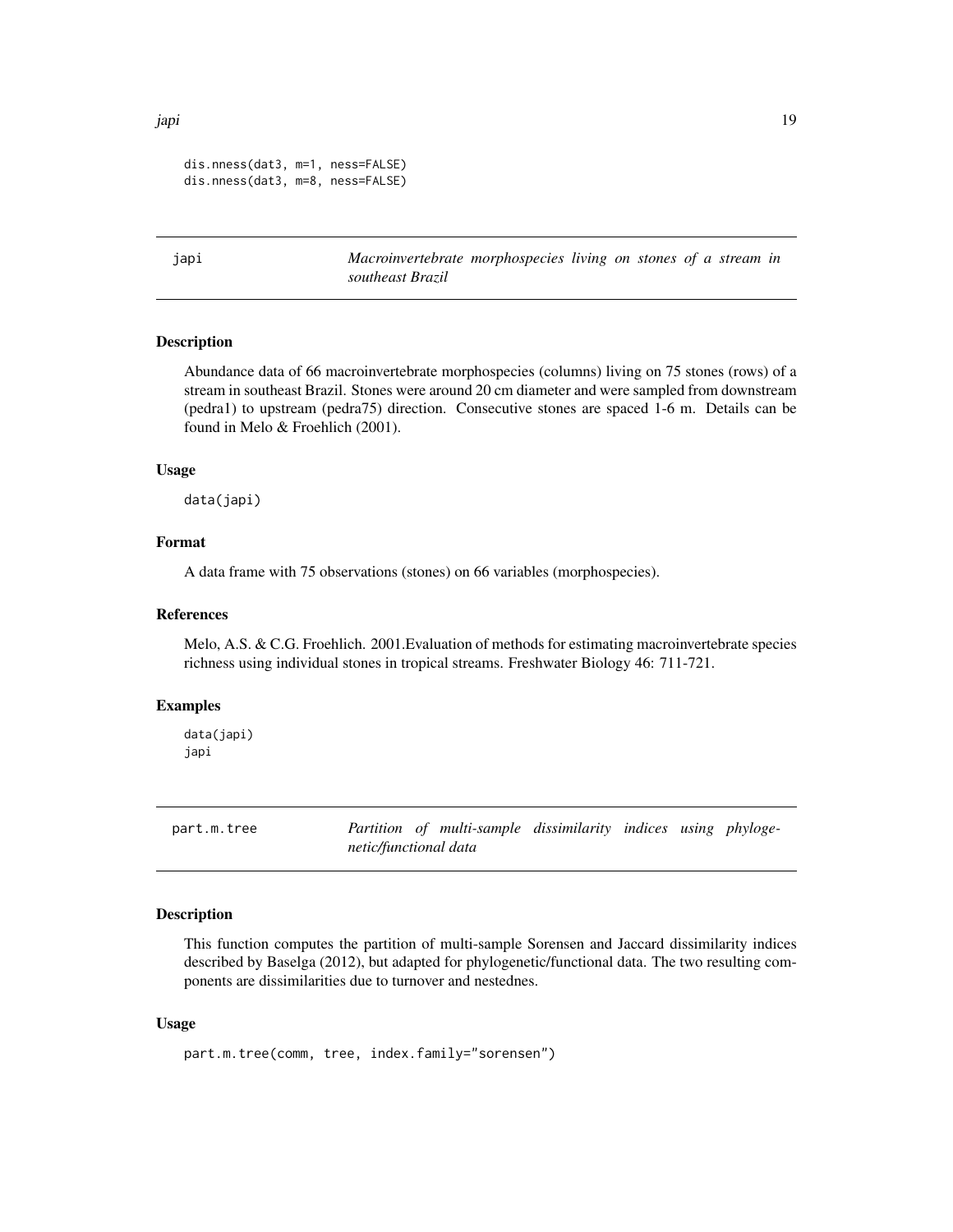#### <span id="page-19-0"></span>**Arguments**

| comm         | Dataframe or matrix with samples in rows and species in columns.                                      |
|--------------|-------------------------------------------------------------------------------------------------------|
| tree         | A phylogenetic/functional tree containing all species listed in comm.                                 |
| index.family | The family of dissimilarity indices to be partitionated. Partial match to "sorensen"<br>or "jaccard". |

#### Value

A list including the number of samples and three dissimilarity values. The nomenclature of the dissimilarities follows Baselga (2012). For the jaccard:

| JAC               | Multi-sample Jaccard dissimilarity index.      |
|-------------------|------------------------------------------------|
| JTU               | The turnover component of the Jaccard index.   |
| <b>JNE</b>        | The nestedness component of the Jaccard index. |
| For the sorensen: |                                                |
| <b>SOR</b>        | Multi-sample Sorensen dissimilarity index.     |

| SIM        |                                                 | The turnover component of the Sorensen index (Simpson index). |
|------------|-------------------------------------------------|---------------------------------------------------------------|
| <b>SNE</b> | The nestedness component of the Sorensen index. |                                                               |

#### Author(s)

Adriano Sanches Melo, but part of the code borrowed from [beta.multi](#page-0-0) (package betapart) and [phylosor](#page-0-0) (package picante)

#### References

Baselga, A. 2010. Partitioning the turnover and nestdness components of beta diversity. Global Ecology and Biogeography 19, 134-143.

Baselga, A. 2012. The relationship between species replacement, dissimilarity derived from nestedness and nestedness. Global Ecology and Biogeography 21, 1223-1232.

Leprieur, F., C. Albouy, J.D. Bortoli, P.F. Cowman, D.R. Bellwood and D. Mouillot. 2012. Quantifying phylogenetic beta diversity: distinguishing between 'true' turnover of lineages and phylogenetic diversity gradients. PLoS ONE 7(8), e42760. doi:10.1371/journal.pone.0042760

#### See Also

[part.p.tree](#page-20-1) for pair-wise partitions.

#### Examples

```
library(picante)
data(sites4.6)
data(tree6)
part.m.tree(comm=sites4.6, tree=tree6, index.family="sorensen")
```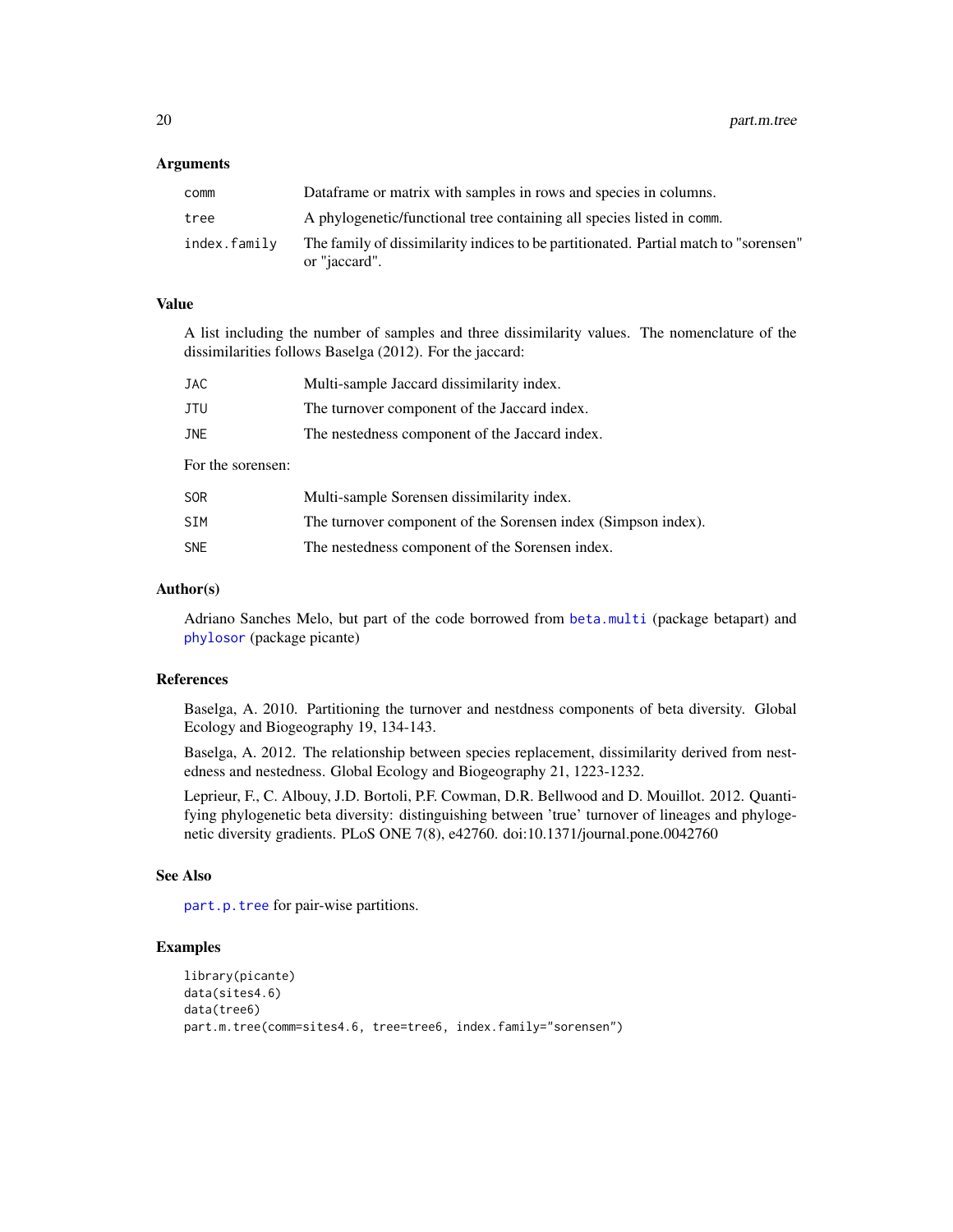<span id="page-20-1"></span><span id="page-20-0"></span>

# Description

This function computes the partition of pair-wise Sorensen and Jaccard dissimilarity indices described by Baselga (2011, 2012), but adapted for phylogenetic/functional data. The two resulting components are dissimilarities due to turnover and nestednes

#### Usage

part.p.tree(comm, tree, index.family = "sorensen")

# Arguments

| comm         | Dataframe or matrix with samples in rows and species in columns.                                      |
|--------------|-------------------------------------------------------------------------------------------------------|
| tree         | A phylogenetic/functional tree containing all species listed in comm.                                 |
| index.family | The family of dissimilarity indices to be partitionated. Partial match to "sorensen"<br>or "jaccard". |

#### Value

A list including three dissimilarity matrices. The nomenclature of the matrices follows Baselga (2012). For the jaccard:

| jac               | Jaccard dissimilarity matrix.                                            |
|-------------------|--------------------------------------------------------------------------|
| jtu               | The turnover component of the Jaccard index.                             |
| jne               | The nestedness (or richness difference) component of the Jaccard index.  |
| For the sorensen: |                                                                          |
| sor               | Sorensen dissimilarity matrix.                                           |
| sim               | The turnover component of the Sorensen index (Simpson index).            |
| sne               | The nestedness (or richness difference) component of the Sorensen index. |

# Author(s)

Adriano Sanches Melo, with part of the code borrowed from [phylosor](#page-0-0) (package picante).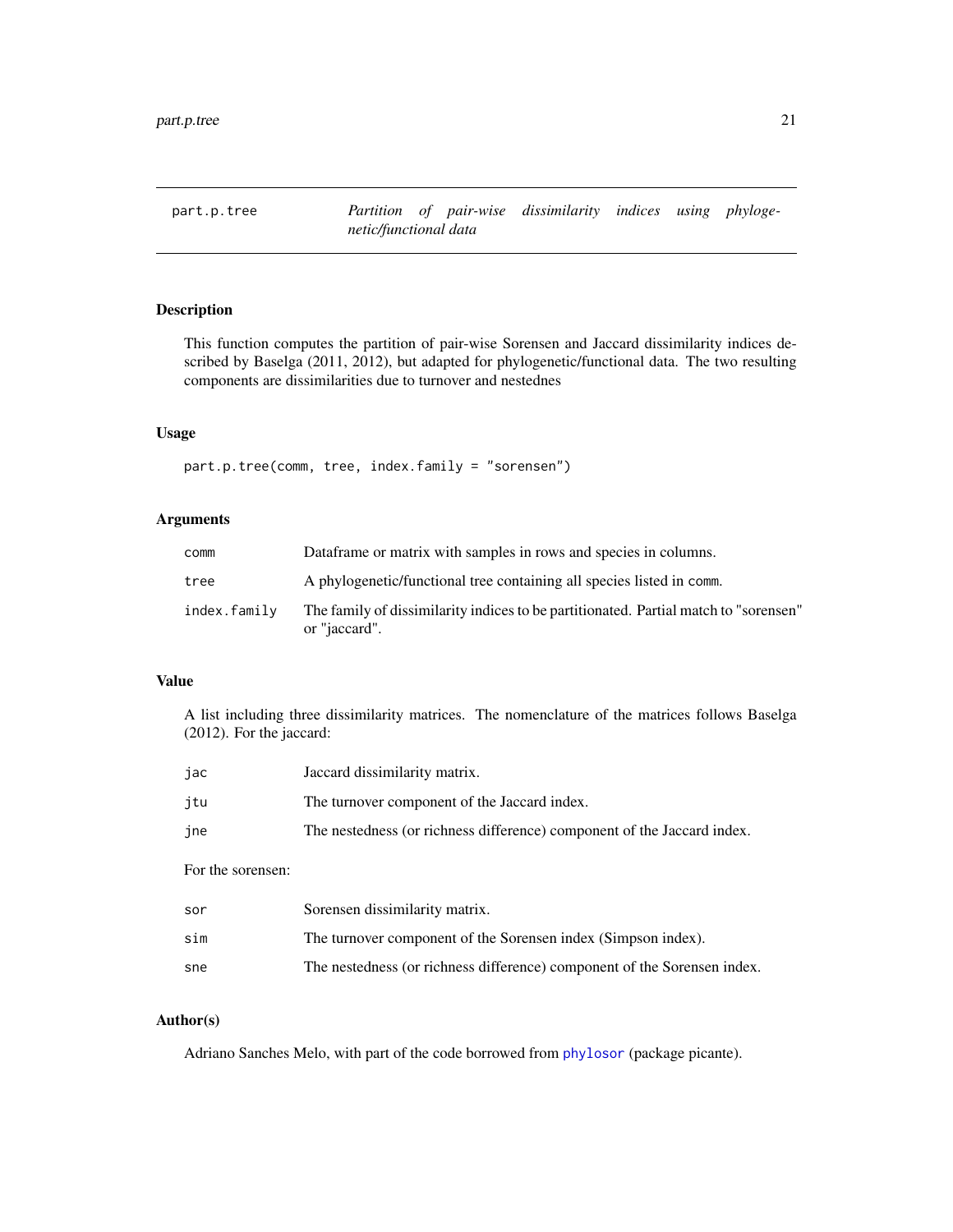#### <span id="page-21-0"></span>References

Baselga, A. 2010. Partitioning the turnover and nestdness components of beta diversity. Global Ecology and Biogeography 19, 134-143.

Baselga, A. 2012. The relationship between species replacement, dissimilarity derived from nestedness and nestedness. Global Ecology and Biogeography 21, 1223-1232.

Leprieur, F., C. Albouy, J.D. Bortoli, P.F. Cowman, D.R. Bellwood and D. Mouillot. 2012. Quantifying phylogenetic beta diversity: distinguishing between 'true' turnover of lineages and phylogenetic diversity gradients. PLoS ONE 7(8), e42760. doi:10.1371/journal.pone.0042760

#### See Also

[part.m.tree](#page-18-1) for multi-sample partitions.

#### Examples

```
library(picante)
data(sites4.6)
data(tree6)
part.p.tree(comm=sites4.6, tree=tree6, index.family="sorensen")
```
select.window *Select cells inside a defined window of a gridded dataset*

#### Description

Selection of cells (or sites) around a focal cell. Cells must have have xy coordinates. Users should define a 'radius' from the focal cell that will define the window

#### Usage

```
select.window(xf, yf, radius = 1, xydata)
```
# Arguments

| xf     | The x-coordinate of the focal cell.                                                                                                                                                         |
|--------|---------------------------------------------------------------------------------------------------------------------------------------------------------------------------------------------|
| νf     | The y-coordinate of the focal cell.                                                                                                                                                         |
| radius | The radius that define the window to select neighbor cells.                                                                                                                                 |
| xydata | A matrix-like object. The first and second columns of data must have x and y<br>coordinates, respectively. The remaining columns must contain species or other<br>atributes to be selected. |

#### Details

The function is intended to be used in gridded data, but should work on sites irregularly scattered in the xy-space.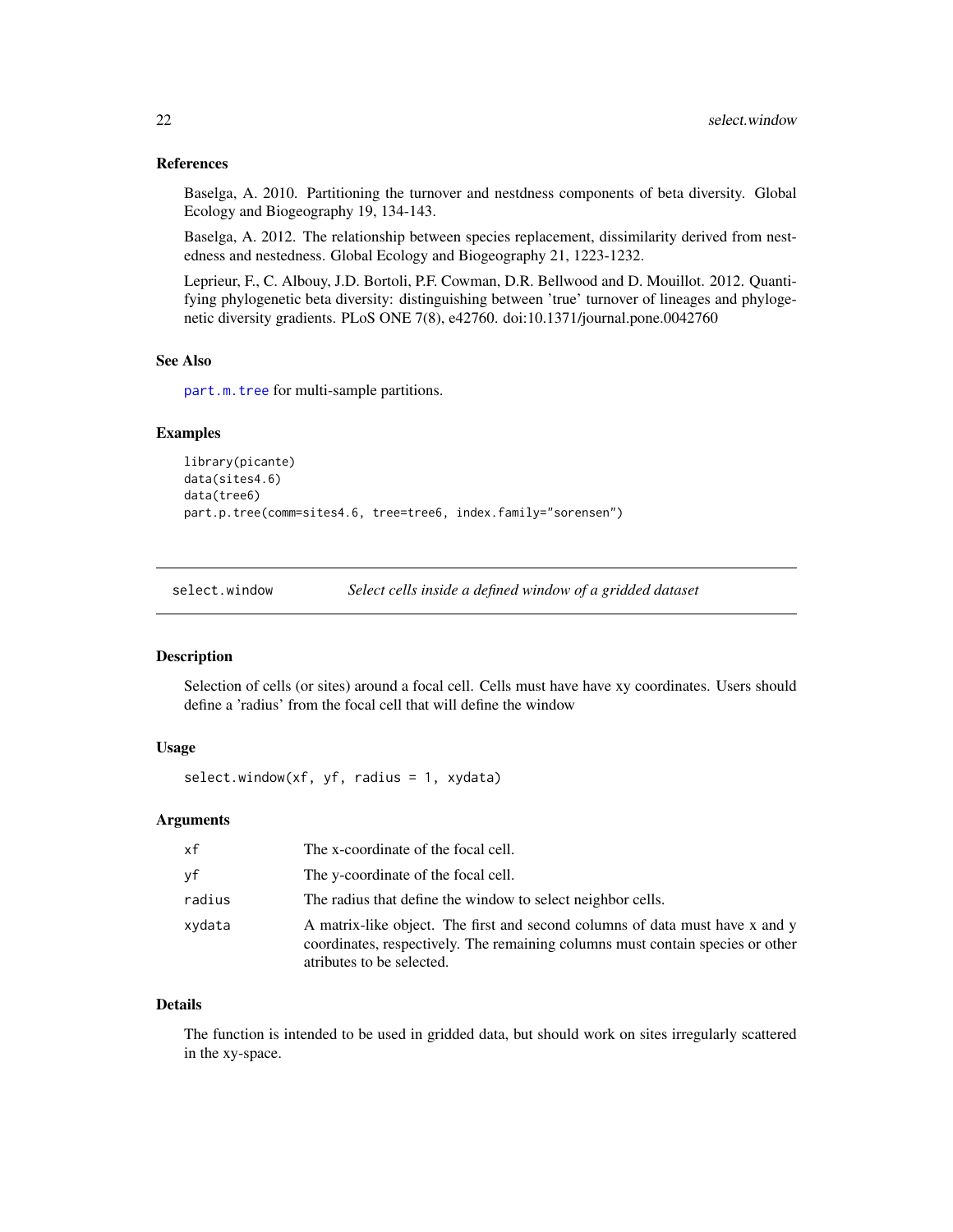#### <span id="page-22-0"></span> $sites4.6$  23

# Value

A matrix-like object in which the first and second columns are the x and y coordinates. The remaining columns includes species (or attributes) observed in the selected cells.

# Author(s)

Adriano Sanches Melo

#### Examples

```
x<-rep(1:5,each=5)
y<-rep(1:5,5)
spp<-matrix(1:100,25,4)
colnames(spp)<-c("sp1","sp2","sp3","sp4")
xyspp<-cbind(x,y,spp)
resu<-select.window(xf=3, yf=3, radius=1.1, xydata=xyspp)
resu
plot(x, y) # maintain the plot window open.
points(resu[,1:2],col=2,cex=2 ) # cells of the selected window in red.
#A reduced number of cells will be selected for focal cells located in margins.
resu<-select.window(xf=5, yf=5, radius=1.1, xydata=xyspp)
plot(x, y) # maintain the plot window open.
points(resu[,1:2],col=2,cex=2 ) # cells of the selected window in red.
# Unrecorded species in the selected window are removed from resulting dataframe (or matrix):
spp<-matrix(rep(0:1,each=50),25,4)
colnames(spp)<-c("sp1","sp2","sp3","sp4")
xyspp<-cbind(x,y,spp)
select.window(xf=3, yf=3, radius=1.1, xydata=xyspp)
```
sites4.6 *Artificial dataset containing 4 samples [rows] and 6 species[columns].*

#### **Description**

Artificial dataset containing 4 samples [rows] and 6 species[columns].

#### Usage

data(sites4.6)

#### Format

A data frame with 4 observations on the following 6 variables.

taxon\_1 a numeric vector

taxon\_2 a numeric vector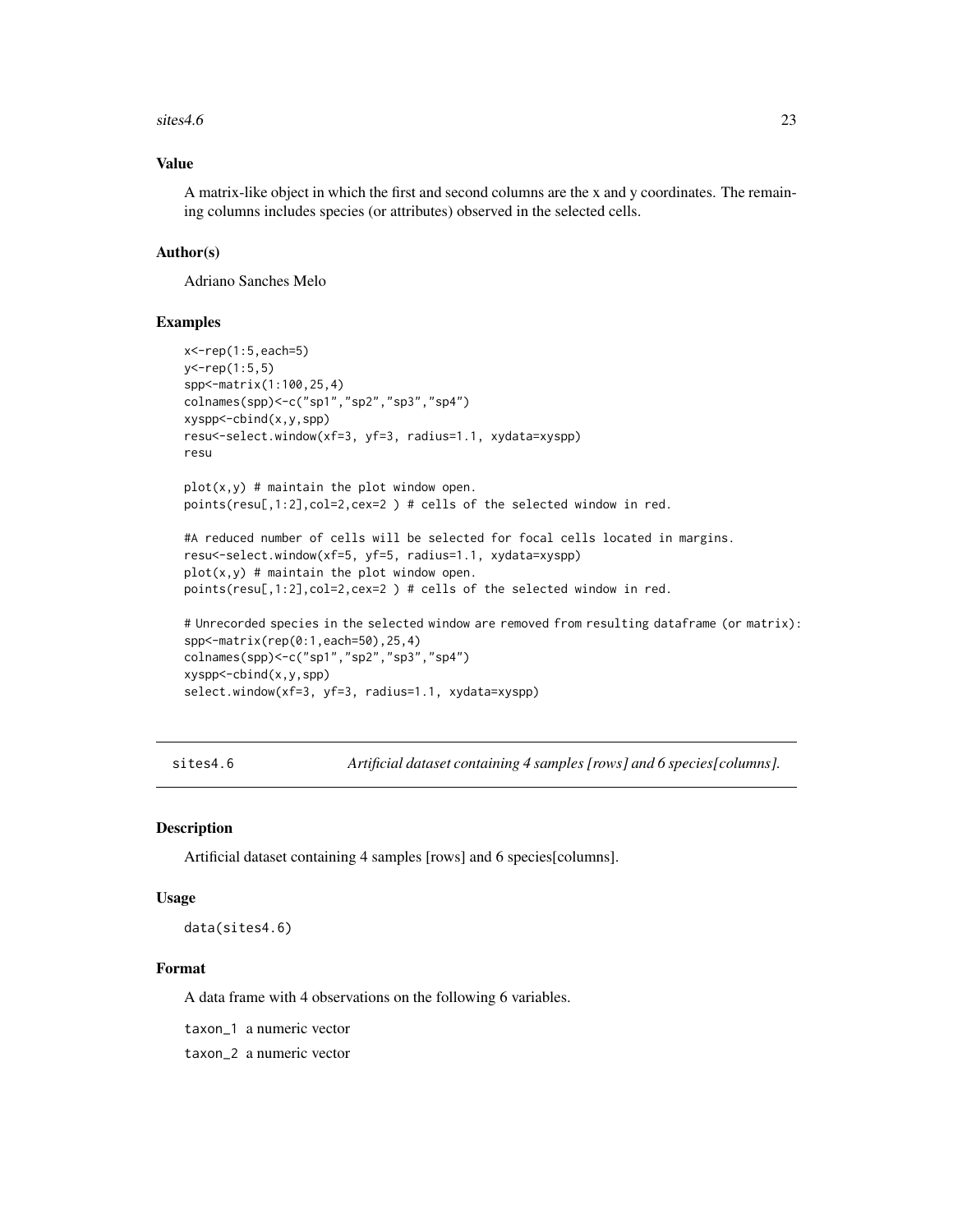taxon\_3 a numeric vector taxon\_4 a numeric vector taxon\_5 a numeric vector taxon\_6 a numeric vector

# Examples

data(sites4.6) sites4.6

sites5.6 *Artificial dataset containing 5 samples [rows] and 6 species[columns].*

# Description

Artificial dataset containing 5 samples [rows] and 6 species[columns].

# Usage

data(sites5.6)

# Format

A data frame with 5 observations on the following 6 variables.

taxon\_1 a numeric vector taxon\_2 a numeric vector

taxon\_3 a numeric vector

taxon\_4 a numeric vector

- taxon\_5 a numeric vector
- taxon\_6 a numeric vector

# Examples

data(sites5.6) sites5.6

<span id="page-23-0"></span>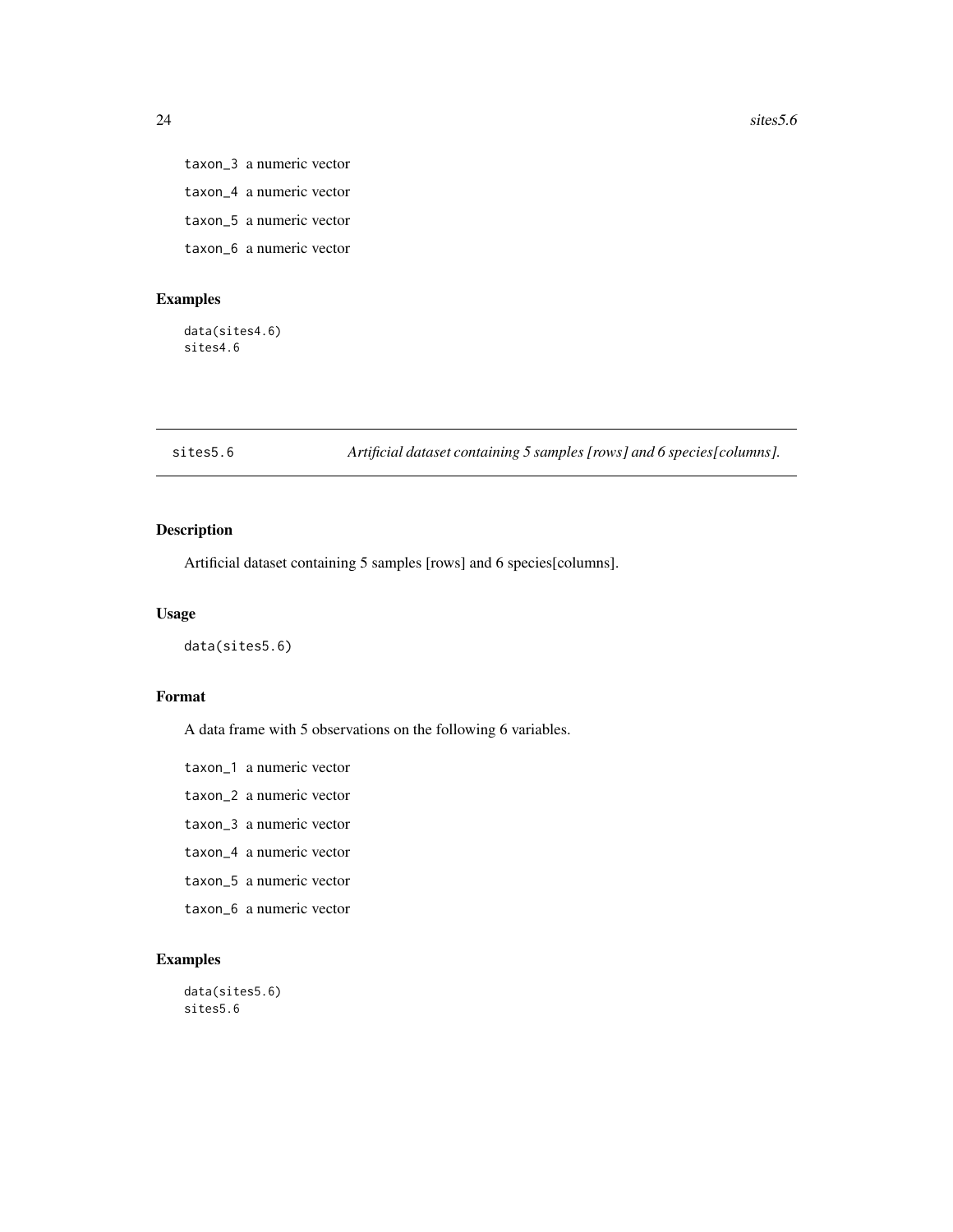<span id="page-24-0"></span>

#### Description

Artificial dataset containing 6 samples [rows] and 6 species[columns].

#### Usage

data(sites6.6)

# Format

A data frame with 6 observations on the following 6 variables.

taxon\_1 a numeric vector taxon\_2 a numeric vector taxon\_3 a numeric vector taxon\_4 a numeric vector taxon\_5 a numeric vector taxon\_6 a numeric vector

# Examples

data(sites6.6) sites6.6

stairs6 *Example of phylogenetic tree containing 6 species.*

# Description

Example of phylogenetic tree containing 6 species

#### Usage

data(stairs6)

# Format

The format is: List of 5 \$ edge : int [1:10, 1:2] 7 8 9 10 11 11 10 9 8 7 ... \$ Nnode : int 5 \$ tip.label : chr [1:6] "taxon\_1" "taxon\_2" "taxon\_3" "taxon\_4" ... \$ edge.length: num [1:10] 1 1 1 1 1 1 2 3 4 5 \$ root.edge : num 1 - attr(\*, "class")= chr "phylo" - attr(\*, "order")= chr "cladewise"

#### Examples

data(stairs6) plot(stairs6)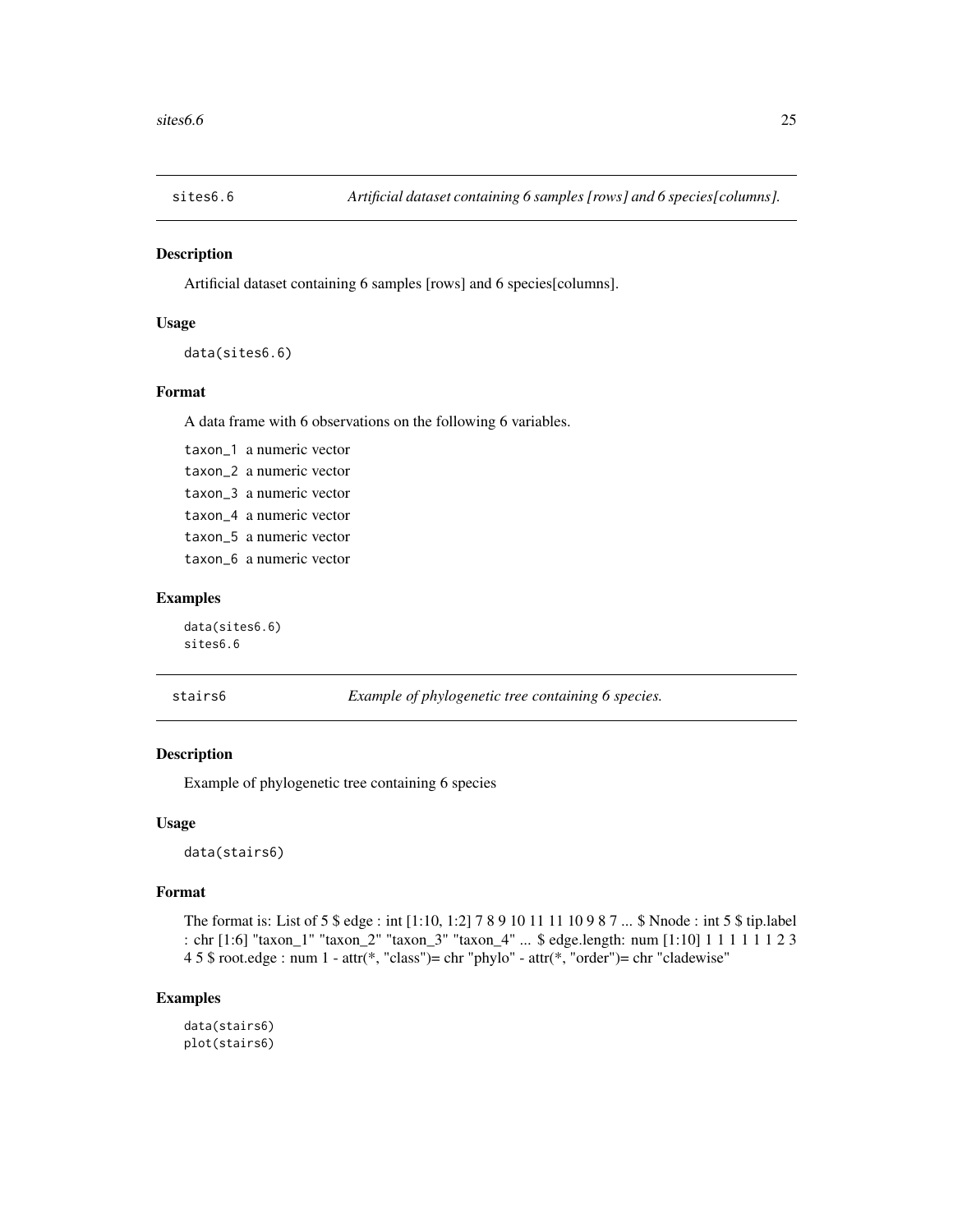<span id="page-25-0"></span>

# **Description**

Communities far from each other tend to differ more than those nearby. Accordingly, spatial extent usually affects species richness and other metacommunity properties. Comparison between two metacommunities may be biased if spatial extent differs. One potential solution is to standardize spatial extent by subsampling of the metacommunity more spread in space.

#### Usage

```
standExtent(d.large, d.small, ini.large=NULL, ini.small=NULL)
```
#### Arguments

| d.large    | A square (symmetrical) or triangular distance matrix of the metacommunity with<br>large spatial extent.                                                                                    |
|------------|--------------------------------------------------------------------------------------------------------------------------------------------------------------------------------------------|
| $d.s$ mall | A square (symmetrical) or triangular distance matrix of the metacommunity with<br>small spatial extent.                                                                                    |
| ini.large  | The first community to be used in the agregation process of the metacommunity<br>with large spatial extent. Make sure it is present in d. large. If absent, a random<br>site will be used. |
| ini.small  | The first community to be used in the agregation process of the metacommunity<br>with small spatial extent. Make sure it is present in d. small. If absent, a random<br>site will be used. |

# Details

The standardized of spatial extent is done by selecting the same number of sites in both metacommunities using the criterion that within-metacommunity average distance among sites is similar.

The procedure consists of: 1) selection of a focal site ini.large in the metacommunity more spread in space, 2) selection of a second site that is nearest to the focal one, 3) selection of a third site using the criterion of minimal average distance among them, 4) repeat step 3 until all sites are included. The procedure then 5) selects a focal site ini.small in the metacommunity less spread in space, 6) selects a second site in the metacommunity less spread in space using the criterion of the distance between the focal site and this second one is the most similar to the distance in step 2 above, 7) selects a third site using the criterion that the distance among the three sites is most similar to the average distance in step 3 above, and 8) repeats step 7 until all sites in the less spread metacommunity are included.

Notice that after some sites are accumulated, the difference between the average distances in the two sets of metacommunities will increase abruptly. This will occur when most sites in the periphery of the less spread metacommunity are included.

Users may specify initial sites in the accumulation process (steps 1 and 5 above). If not specified, randomly selected sites will be used.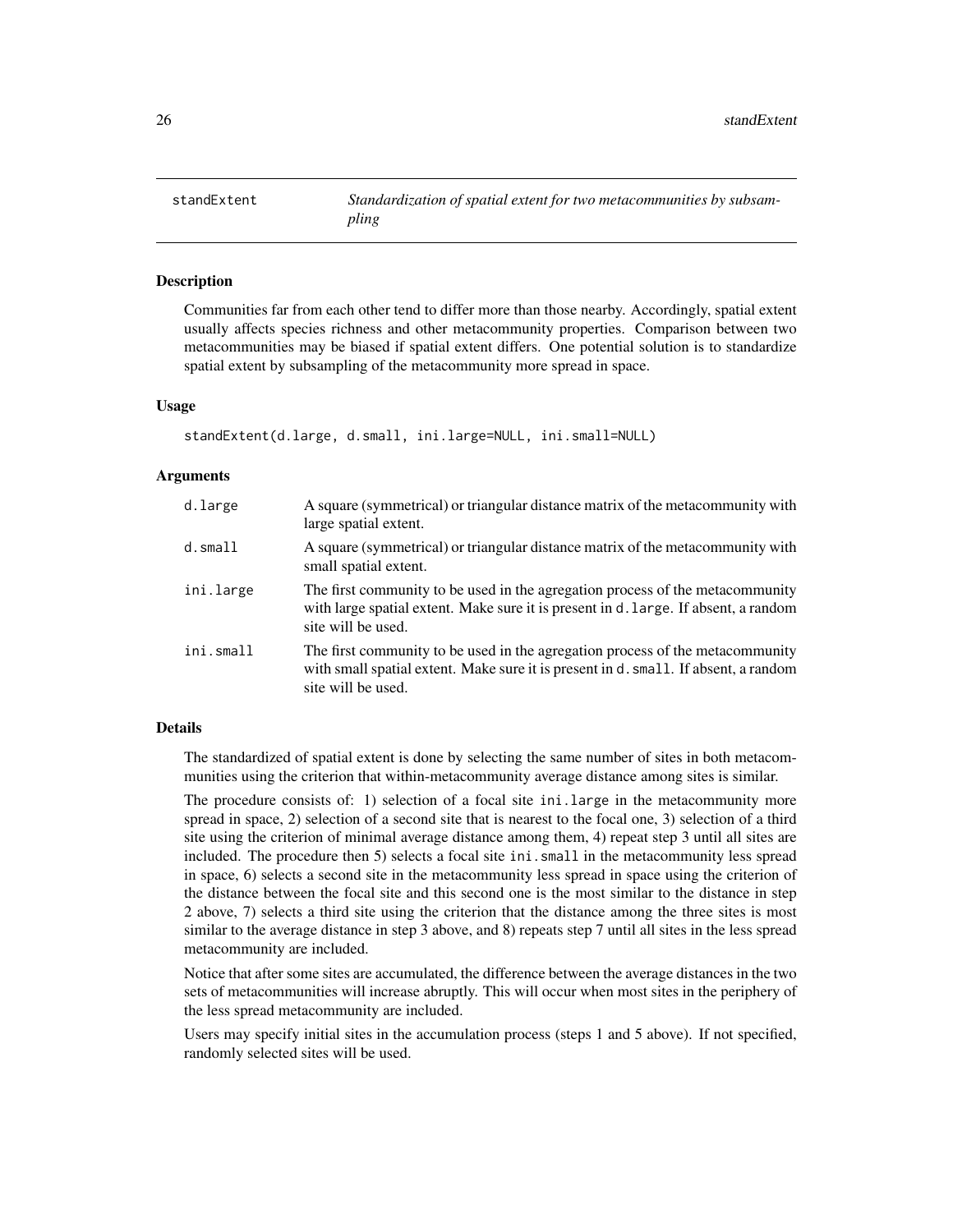#### standExtent 27

The percentage of difference of the two spatial extents is provided in the form: (d.mean.large d.mean.small)/d.mean.large, where d.mean.large and d.mean.small are, respectively, the average within-metacommunity distances of the more and less spread metacommunities. This difference may be helpful to decide for the number and identity of sites to be used.

#### Value

A dataframe containing the names of the accumulated sites in both metacommunities, their withinmetacommunity average distances and the percentage of difference in spatial extents.

#### Author(s)

Adriano Sanches Melo

#### References

Heino, J., A.S. Melo, J. Jyrkankallio-Mikkola, D.K. Petsch, V.Sa. Saito, K.T. Tolonen, L.M. Bini, T.S.F. Silva, V. Pajunen, J. Soininen & T. Siqueira. (in preparation) Higher richness but lower abundance of stream insects in tropical than boreal regions hold at regional, basin and local scales.

#### Examples

```
### Data
large.lat \leq seq(2, 16, 2)
large.lon \leq seq(2, 16, 2)
large.coo <- expand.grid(large.lon, large.lat)
large.coo[, 1] <- large.coo[, 1] + rnorm(64, sd=0.4)large.coo[, 2] <- large.coo[, 2] + rnorm(64, sd=0.4)rownames(large.coo) <- as.character(paste("large", 1:64, sep=""))
large.distances <- dist(large.coo)
small.lat <- 1:8 # notice the spatial extent here is much
                  # smaller than that of the "large" set above.
small.lon <- 1:8
small.coo <- expand.grid(small.lon, small.lat)
small.coo[, 1] \leftarrow small.coo[, 1] + rnorm(64, sd=0.4)small.coo[, 2] \leftarrow small.coo[, 2] + rnorm(64, sd=0.4)rownames(small.coo) <- as.character(paste("small", 1:64, sep=""))
small.distances <- dist(small.coo)
### Example 1 - Graphical demonstration of the subsampling process
resu <- standExtent(d.large = large.distances, d.small=small.distances,
                    ini.large="large52", ini.small="small45")
plot(2:64, resu[2:64, "percent.dif"])
# Notice the subit increase of the curve. This happens because the average distance
# in the small metacommunity can not follow the increase in its large metacommunity.
par(mfrow=c(2,1))
par(mar=c(1.7, 2, 1.2, 1.2))
plot(large.coo, xlim=c(0, 17), ylim=c(0, 17))
text(10, 16, "Large")
```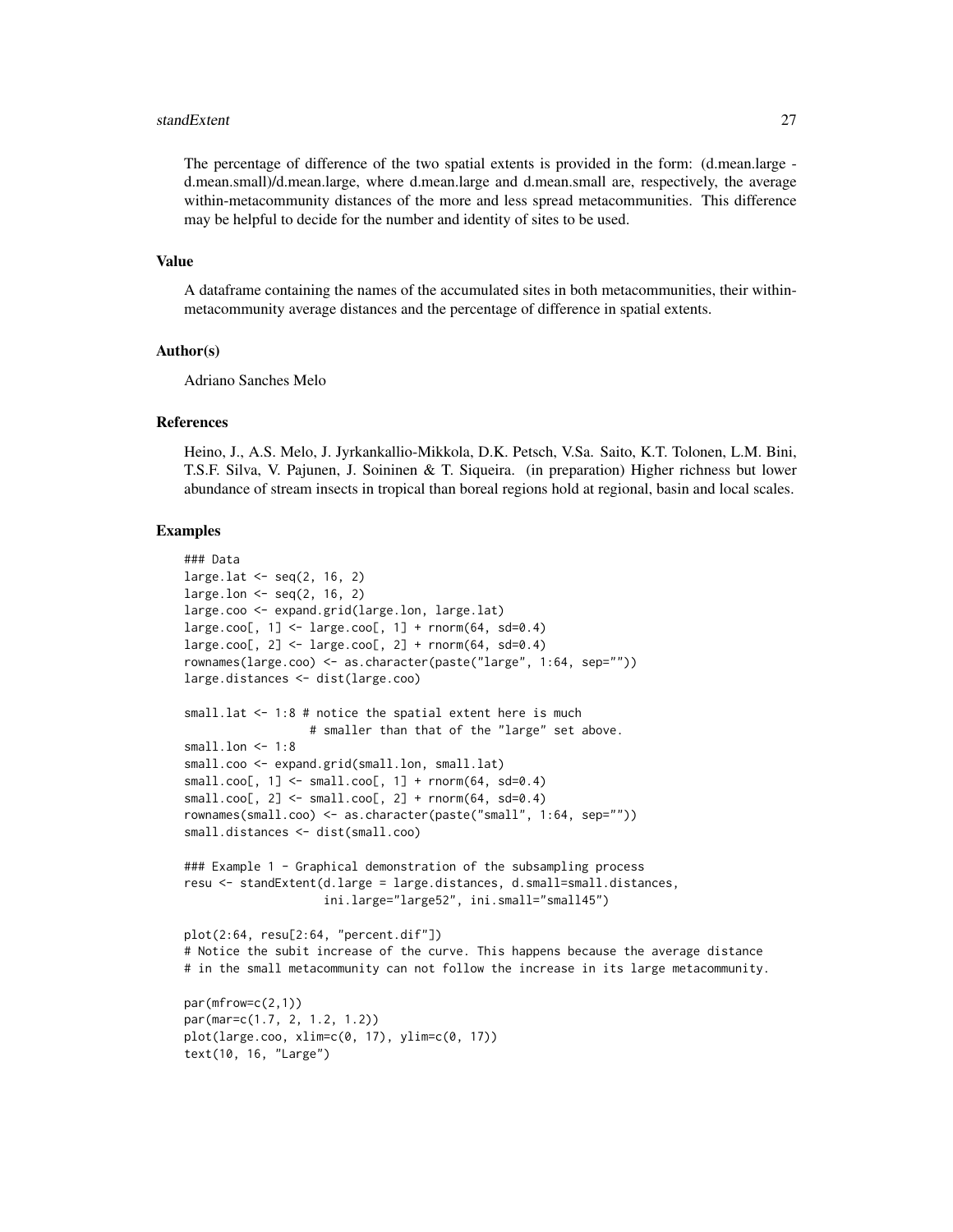```
points(large.coo[resu[1, "site.large"],], col="blue", pch=15)
count < -1threshold <- 0
while(threshold \leq 5 | count \leq 7){ # using a threshold of 5 percent or at least 7
                                      # sites are accumulated. The later is due to
                                      # large variations when number of sites is low.
  count <- count+1
  points(large.coo[resu[count,"site.large"],], col="red", pch=15)
  threshold <- abs(resu[count, "percent.dif"])
  Sys.sleep(0.05)
} # Wait a little bit and watch the plot until the plotting of red dot stops.
par(mar=c(1.7, 2, 1.2, 1.2))
plot(small.coo, xlim=c(0, 17), ylim=c(0, 17)) # notice the reduced spatil extent.
text(10, 16, "Small")
points(small.coo[resu[1,"site.small"],], col="blue", pch=15)
count < -1threshold <- 0
while(threshold \leq 5 | count \leq 7){
  count <- count+1
  points(small.coo[resu[count,"site.small"],], col="red", pch=15)
  threshold <- abs(resu[count, "percent.dif"])
  Sys.sleep(0.05)
}
### Example 2 - Generation of 3 paired standardized spatial extents
### using each of the three first sites in the larger spatial extent
### as ini.large.
names.large <- rownames(large.coo)[1:3]
resu.list <- vector(mode="list", length=3)
names(resu.list) <- names.large
for(i in names.large){
  print(i)
  resu.list[[i]] <- standExtent(d.large = large.distances,
                                 d.small=small.distances,
                                 ini.large=i)
}
```
resu.list

tree6 *Example of phylogenetic tree containing 6 species.*

#### Description

Example of phylogenetic tree containing 6 species

#### Usage

data(tree6)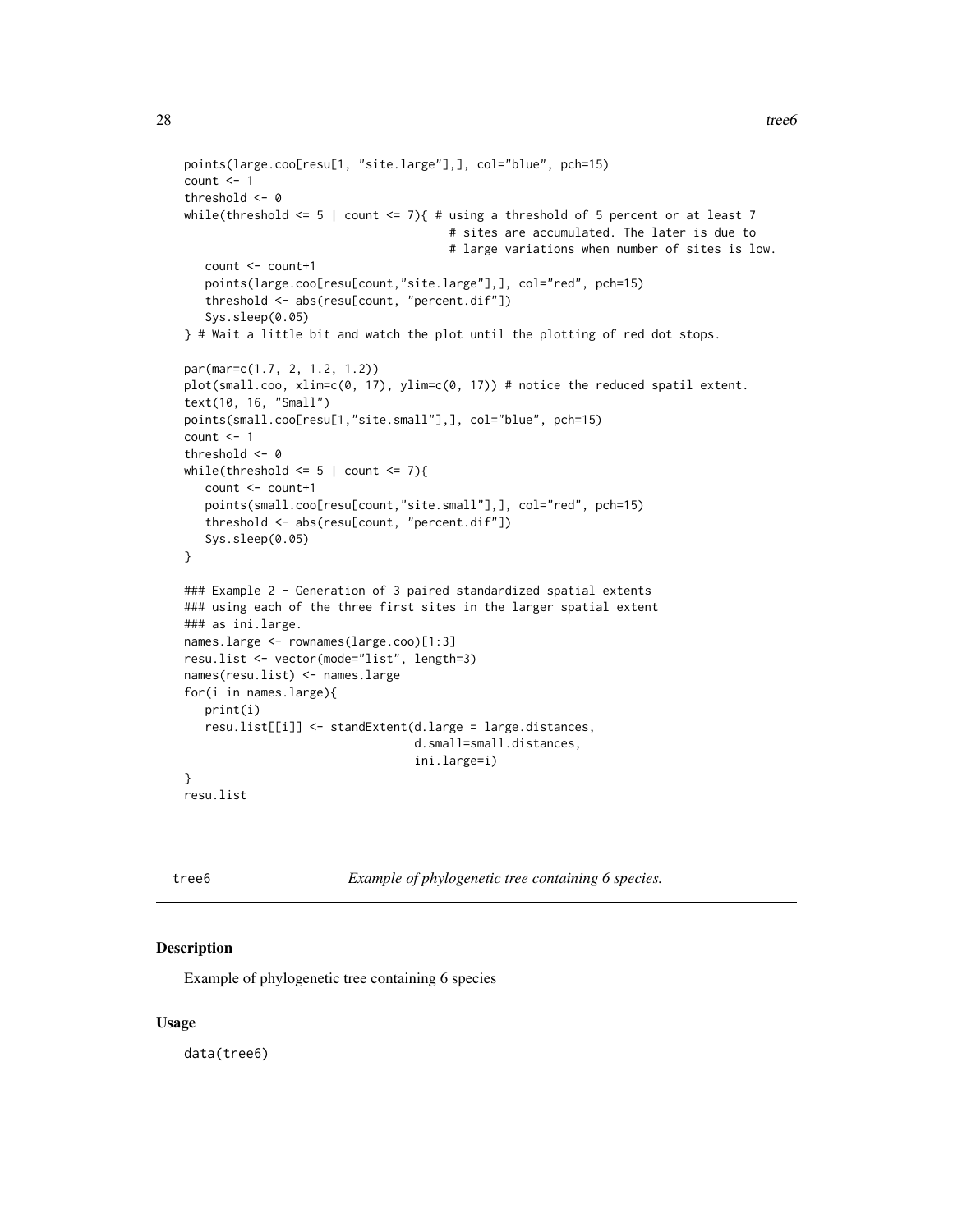#### <span id="page-28-0"></span>treeNodf 29

# Format

The format is: List of 4 \$ edge : int [1:10, 1:2] 7 8 9 9 8 10 10 7 11 11 ... \$ Nnode : int 5 \$ tip.label : chr [1:6] "taxon\_1" "taxon\_2" "taxon\_4" "taxon\_3" ... \$ edge.length: num [1:10] 1 1 1 1 1 1 1 1  $2 2 - \text{attr}(*, "class") = \text{chr "phylo" }$ 

#### Examples

data(tree6) plot(tree6)

treeNodf *Tree-like Nestedness of Ecological Metacommunities*

# Description

This function implements a generalization of the NODF (Nested Overlap and Decreasing Fill; Almeida-Neto et al. 2008) to quantify nestedness in metacommunities that takes into account relatedness among objects expressed as a tree-like object (Melo, Cianciaruso and Almeida-Neto, submitted).

#### Usage

```
treeNodf (comm, col.tree, order.rows=FALSE, row.tree, order.cols=FALSE)
treeNodfTest(comm, col.tree, order.rows=FALSE, row.tree, order.cols=FALSE,
                                   null.model="perm.rows", permutations=999)
```
#### Arguments

| comm         | Dataframe or matrix with samples in rows and species in columns.                                                                                                                   |
|--------------|------------------------------------------------------------------------------------------------------------------------------------------------------------------------------------|
| col.tree     | A tree-like object containing all species listed in comm. This tree will be used to<br>quantify (and test) nestedness among objects in rows (e.g. sites).                          |
| order.rows   | Should rows of comm be ordered by decreasing Branch-Length (BL) Diversity.<br>See details below.                                                                                   |
| row.tree     | A tree-like object containing all row objects (e.g. sites) listed in comm. This tree<br>will be used to quantify (and test) nestedness among objects in columns (e.g.<br>species). |
| order.cols   | Should columns of comm be ordered by decreasing Branch-Length (BL) Diver-<br>sity. See details below.                                                                              |
| null.model   | Seven null models are currently implemented: "perm.rows", "perm.cols", "perm.rc",<br>"perm.tip.cols", "perm.tip.rows", "perm.tip.rc" and "ff". See details.                        |
| permutations | Number of permutations of the null. model to assess significance.                                                                                                                  |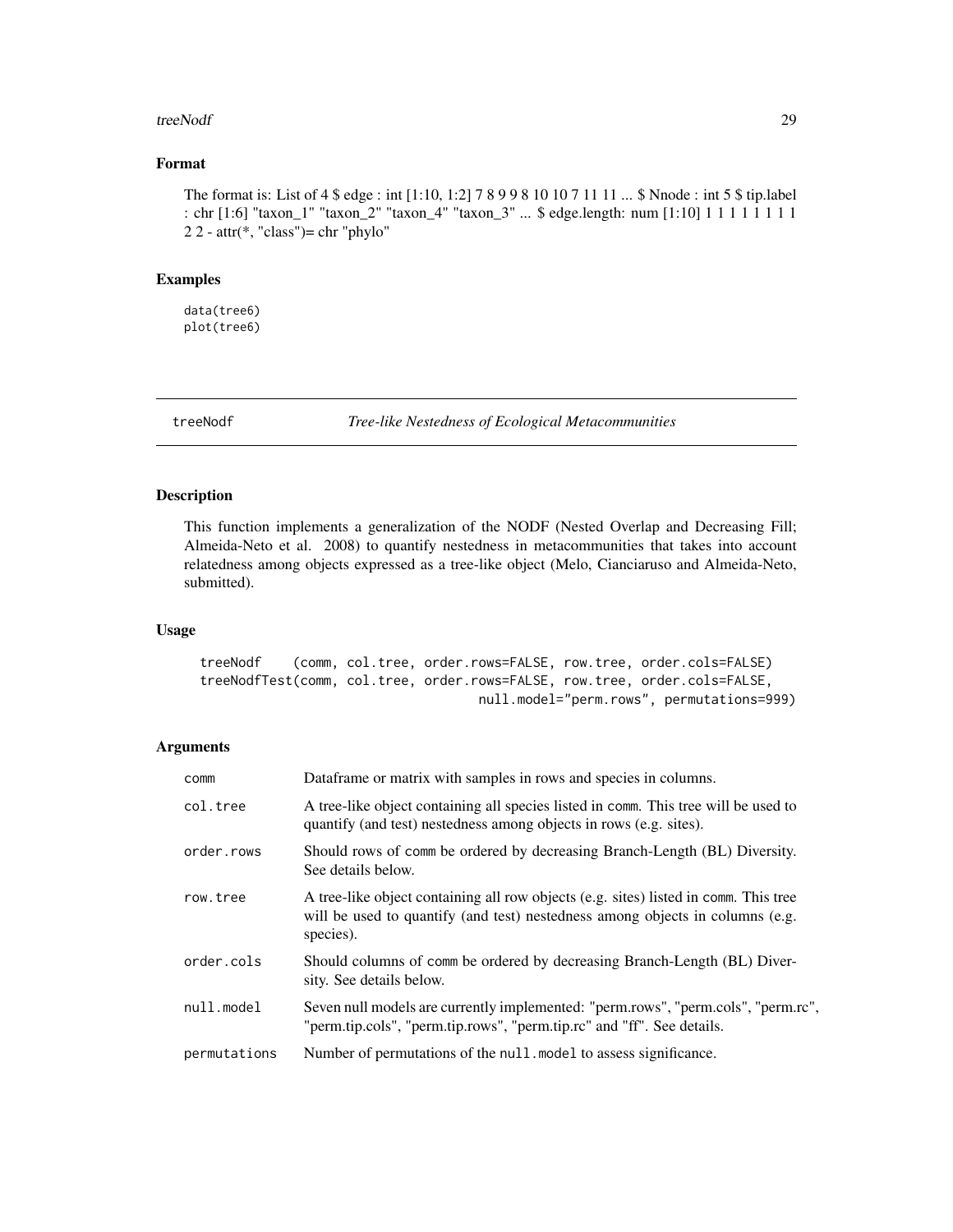#### <span id="page-29-0"></span>Details

This is a direct extension of the NODF metric used to quantify nestedness in metacommunities using presence-absence data. NODF measures the proportion of the species richness present in a speciespoor community which is present in a species-rich community. The tree-like version of this metric uses Branch-Length (BL) as a measure of diversity (instead of species richness used in NODF). For phylogenetic trees (a cladogram), BL is the Phylogenetic Diversity (PD, sensu Faith 1992). In this case, treeNODF (or phyloNODF) measures the proportion of the BL (or PD) in a BL-poor (or PDpoor) community that is present in a BL-rich (or PD-rich) community. The same reasoning applies to other tree-like objects such as functional dendrograms (Petchey & Gaston 2006).

The treeNODF follows the same approach of NODF and are calculated for each pair of objects in a given matrix dimension. For instance, for a dataset including 5 sites in its rows,  $10(5*4/2)$  pairs of values are calculated. The treeNODF for rows is simply the average of these 10 values. The same can be applied for columns. For instance, if columns represent species, one may assess whether there are nestedness in the environmental conditions where they occur (envNODF). For envNODF, users should supply a tree-like object that depicts resemblance among sites (i.e. a dendrogram where sites are classified according to environmental variables of interest). Finally, the treeNODF can be calculated for both rows and columns. In this case, two tree-like objects must be provided. The option to test rows (sites), columns (species) or both will depend exclusively on the hypothesis the user have raised regarding the nestedness structure of his study system.

The treeNODF can be partitionated into two components. The first one, called S.fraction, is the proportion of the species richness (or species incidence in the case of columns) of the BL-poor community that is shared with the BL-rich community. The second one is obtained as topoNODF = treeNODF - S.fraction and measures the effect of tree topology to treeNODF (see Melo et al. submitted).

NODF and its implementation in R [nestednodf](#page-0-0) allows one to order rows and columns by frequencies (species richness for sites and species incidences for species). However, evidence of nestedness in a matrix automatically ordered by frequencies does not allows a proper inference of the mechanism generating nestedness (see Almeida-Neto et al 2008, Ulrich et al. 2009). Accordingly, better inferences of mechanisms generating nestedness and tree-nestedness should be done by ordering communities (rows) or species (columns) accordingly to a hypothesis raised *a priori* (and not by their S or BLs).

The "perm.rows" null model permute rows (sites) and is useful to test a site by species matrix in which rows (sites) were ordered by an *a priori* hypothesis (e.g. island area, Lomolino 1996). The "perm.cols" null model permute columns (species) and is useful to test a site by species matrix in which columns (species) were ordered by an *a priori* hypothesis (e.g. species body size). These two models must not be used if diversity (S or BL) is used to order communtiy data. This is because simulated values of the statistic will lower or equal to the observed one, but never higher. Although termed 'null models' here, notice these procedures constitutes a permutation test (rows or columns are permuted, not elements).

The "perm.tip.cols" null model shuffles species (columns) labels across tips of the tree-like object. This null model should be useful to test the effect of resemblance among species (columns) to the treeNODF result. Similarly, the "perm.tip.rows" model shuffles tip labels of the row.tree (usually, sites). The "perm.tip.rc" model shuffles tip labels of both trees.

The "ff" null model is a popular choice in the literature on species co-occurrence analysis. It maintains sum of rows (species richness of sites) and sum of columns (species frequencies) fixed. Notice, however, that treeNODF makes inferences about BL and this type of "diversity" is affected not only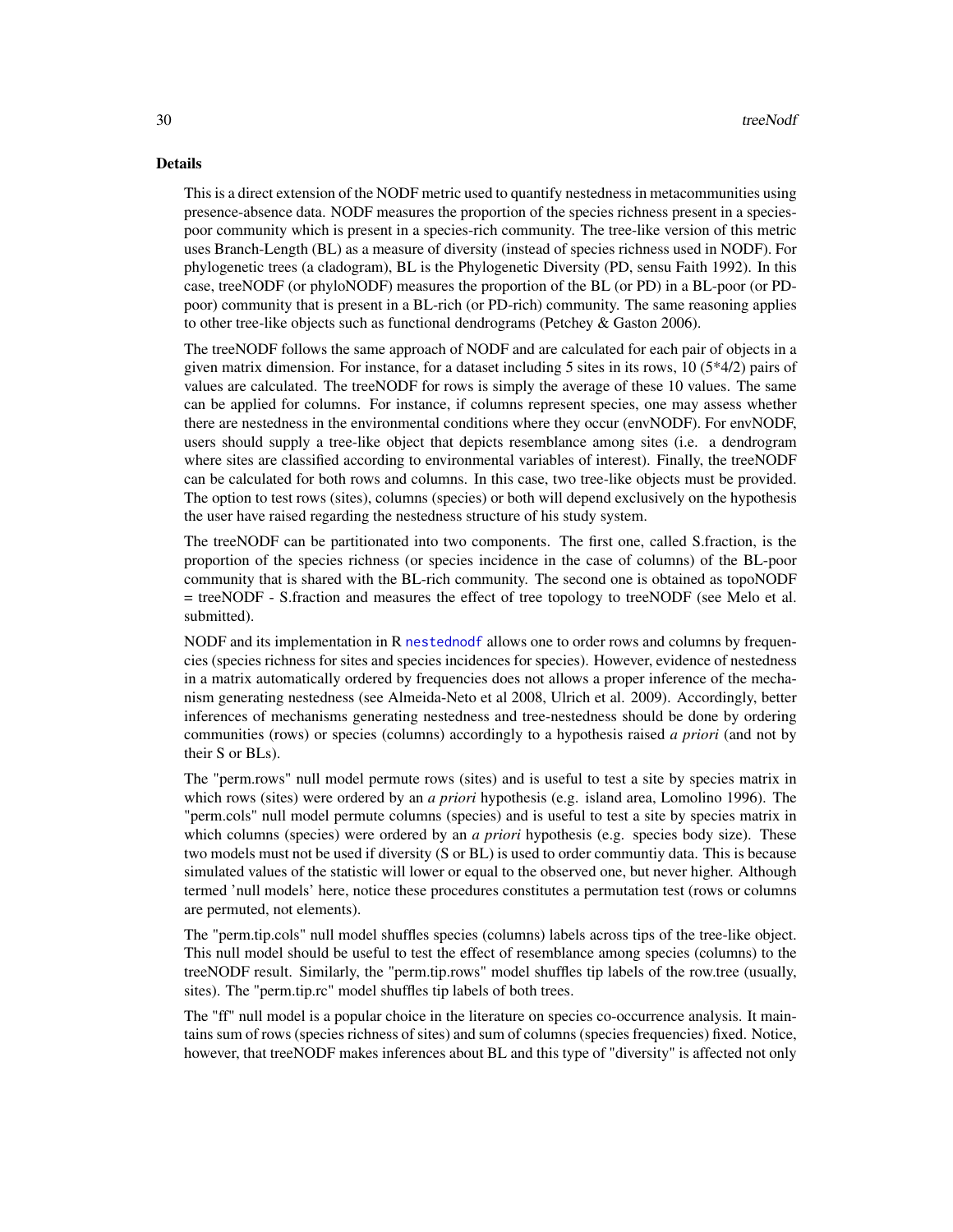#### <span id="page-30-0"></span>treeNodf 31

by species richness but also by the resemblance among species (or sites) present in communities. The function [commsimulator](#page-0-0) is used to shuffle matrices according to the "ff" null model using the "quasiswap" option.

# Value

For the treeNodf, a list including:

| rows                 | The average of tree.nodf.rows.dist and the averages of its two components<br>for rows.                                                                                                                                                                                                                                                                                                                               |
|----------------------|----------------------------------------------------------------------------------------------------------------------------------------------------------------------------------------------------------------------------------------------------------------------------------------------------------------------------------------------------------------------------------------------------------------------|
| cols                 | The average of tree.nodf.cols.dist and the averages of its two components<br>for columns.                                                                                                                                                                                                                                                                                                                            |
| mat                  | The average of tree.nodf.rows.dist and tree.nodf.cols.dist when treeN-<br>ODF for both rows and columns are calculated. This is the treeNODF for the<br>entire dataset. Averages for the two component metrics are also provided.                                                                                                                                                                                    |
| tree.nodf.rows.dist  |                                                                                                                                                                                                                                                                                                                                                                                                                      |
|                      | A triangular matrix of treeNODFs for each pair of rows (sites). Each value<br>represents the treeNODF of the site showed in its row in relation to the site<br>showed in its column. Thus, values in the first column represents the treeNODFs<br>of each community in relation to the community supposed to have the highest<br>BL.                                                                                 |
| tree.nodf.cols.dist  |                                                                                                                                                                                                                                                                                                                                                                                                                      |
|                      | A triangular matrix of treeNODFs for each pair of columns (species). Each value<br>represents the treeNODF of the species showed in its column in relation to the<br>site showed in its row. Thus, values in the first column represents the treeNODFs<br>of each species in relation to the species supposed to have the highest BL (that<br>is, the species supposedly to occurr in the widest set of conditions). |
| s.fraction.rows.dist |                                                                                                                                                                                                                                                                                                                                                                                                                      |
|                      | A triangular matrix of s.fration values for each pair of rows (sites).                                                                                                                                                                                                                                                                                                                                               |
| s.fraction.cols.dist |                                                                                                                                                                                                                                                                                                                                                                                                                      |
|                      | A triangular matrix of s.fraction values for each pair of columns (species).                                                                                                                                                                                                                                                                                                                                         |
| topo.nodf.rows.dist  |                                                                                                                                                                                                                                                                                                                                                                                                                      |
|                      | A triangular matrix of topo.nodf values for each pair of rows (sites).                                                                                                                                                                                                                                                                                                                                               |
| topo.nodf.cols.dist  |                                                                                                                                                                                                                                                                                                                                                                                                                      |
|                      | A triangular matrix of topo.nodf values for each pair of columns (species).                                                                                                                                                                                                                                                                                                                                          |
| and:                 | For the treeNodfTest, a list containing the same list provided by treeNODF for the observed values                                                                                                                                                                                                                                                                                                                   |
| rows.aleats          | treeNODF, S.fraction and topoNODF values for rows obtained using the chosen<br>null model.                                                                                                                                                                                                                                                                                                                           |
| cols.aleats          | treeNODF, S.fraction and topoNODF values for colums obtained using the cho-<br>sen null model.                                                                                                                                                                                                                                                                                                                       |
| mat.aleats           | treeNODF, S.fraction and topoNODF values for the entire matrix obtained using<br>the chosen null model.                                                                                                                                                                                                                                                                                                              |
| permutations         | Number of permutations used in the test.                                                                                                                                                                                                                                                                                                                                                                             |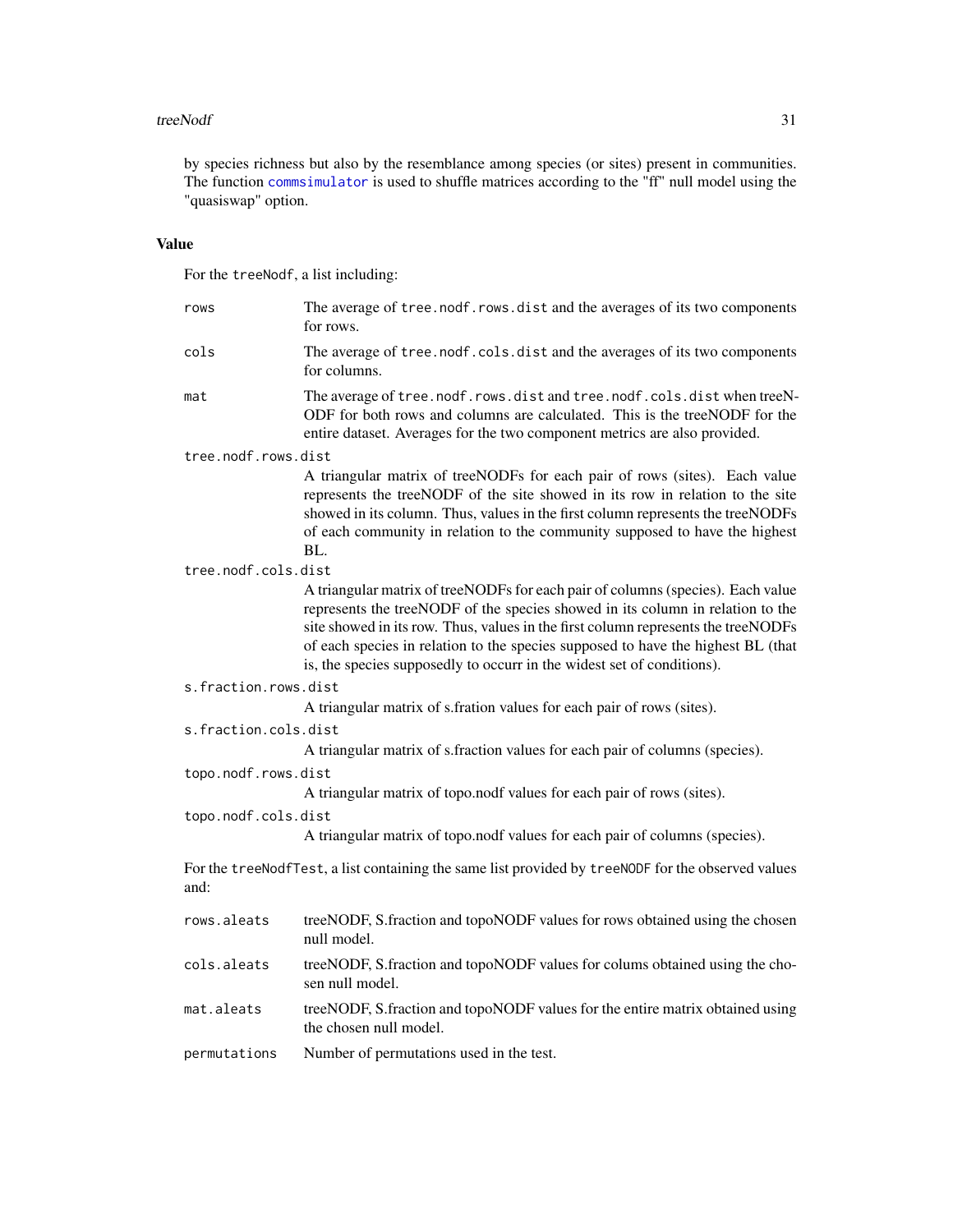### <span id="page-31-0"></span>Author(s)

Adriano Sanches Melo

#### References

Almeida-Neto M., P. Guimaraes, P.R. Guimaraes, R.D. Loyola & W. Ulrich. 2008. A consistent metric for nestedness analysis in ecological systems: reconciling concept and measurement. Oikos 117:1227-1239.

Faith, D.P. 1992. Conservation evaluation and phylogenetic diversity. Biological Conservation 61:1-10.

Lomolino, M.V. 1996. Investigatin causality of nestedness of insular communities: selective immigration or extinctions? Journal of Biogeography 23:699-703.

Melo, A.S., M.V. Cianciaruso & M. Almeida-Neto. 2014. treeNODF: nestedness to phylogenetic, functional and other tree-based diversity metrics. Methods in Ecology and Evolution 5: 563-572.

Petchey, O.L. & K.J. Gaston. 2006. Functional diversity: back to basics and looking forward. Ecology Letters 9:741-758.

Ulrich, W., M. Almeida-Neto & N.J. Gotelli. 2009. A comsumer's guide to nestedness analysis. Oikos 118:3-17.

#### See Also

[pd](#page-0-0) (package picante), [beta.multi](#page-0-0) (package betapart)

# Examples

```
library(picante)
data(sites5.6)
data(tree6)
treeNodf (sites5.6, col.tree=tree6)
# You likely will need more runs in your permutation test.
treeNodfTest(sites5.6, col.tree=tree6, null.model="perm.rows", permutations=9)
alt5 <- vegdist(1:5, method="euclidean")
alt5 <- hclust(alt5)
alt5 <- as.phylo(alt5)
alt5$tip.label<-rownames(sites5.6)
treeNodf (sites5.6, row.tree=alt5)
#treeNodfTest(sites5.6, row.tree=alt5, null.model="perm.cols",permutations=99)
treeNodf (sites5.6, col.tree=tree6, row.tree=alt5)
#treeNodfTest(sites5.6, col.tree=tree6, row.tree=alt5, null.model="perm.rc", permutations=99)
#treeNodfTest(sites5.6, col.tree=tree6, row.tree=alt5, null.model="ff", permutations=99)
# In the example below treeNodf is zero because PD of the first sample is
# lower than that of the second sample. Notice samples have the same species
# richness and higher PD for the first sample is due to the presence of a
# distinctive species (e).
tree <- read.tree(text="(((a:1,b:1):1,(c:1,d:1):1):2, e:4);")
plot(tree)
```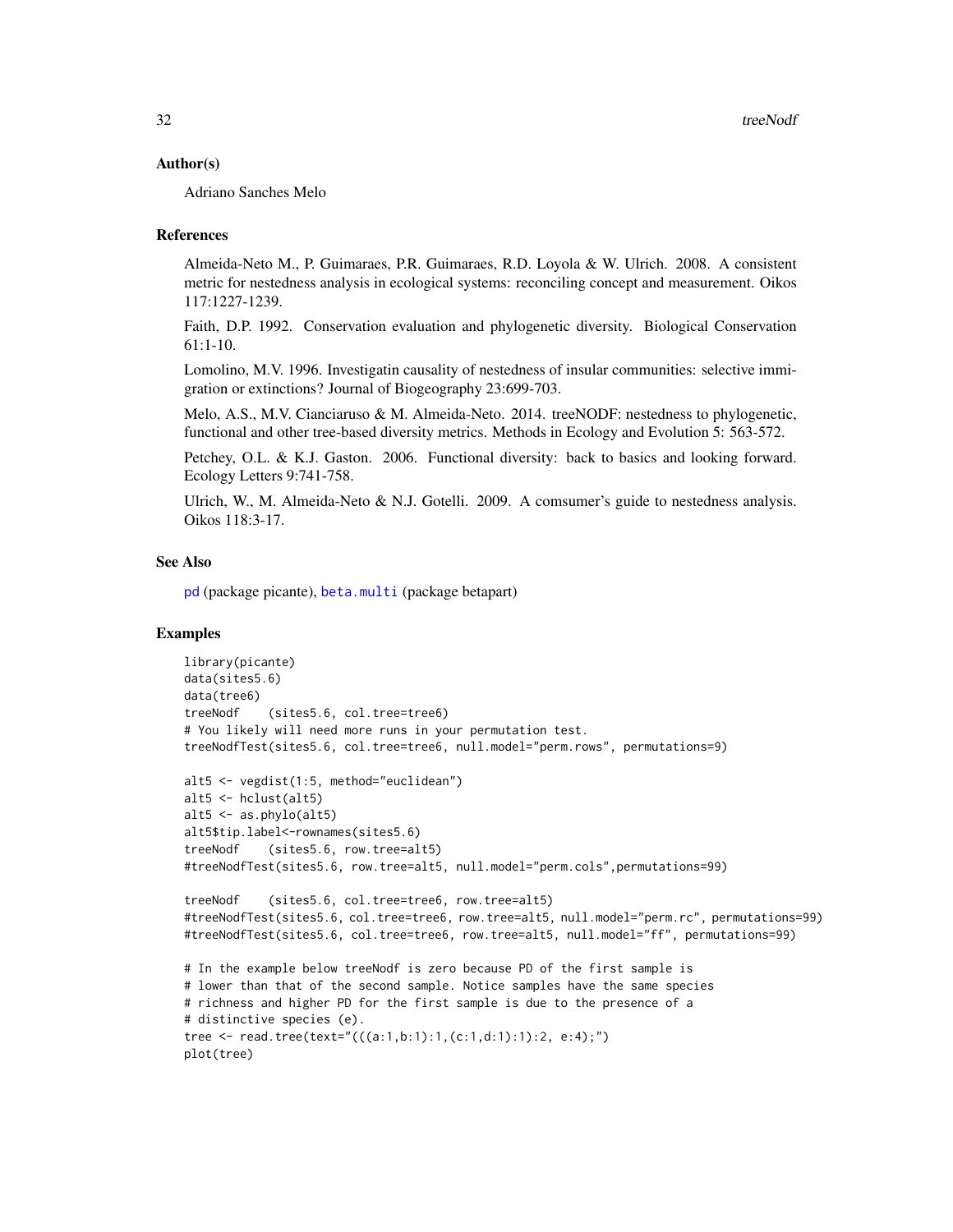#### treeNodf 33

```
mat <- matrix(c(1,1,1,1,0, 1,1,1,0,1), byrow=TRUE, nrow=2, dimnames=list(1:2, letters[1:5]))
mat
pd(mat, tree)
treeNodf(mat, tree)
# Here treeNodf is non-zero... but you would only do that if you have
```
# an 'a priori' hypothesis to order rows of your matrix this way! treeNodf(mat[2:1, ], tree)